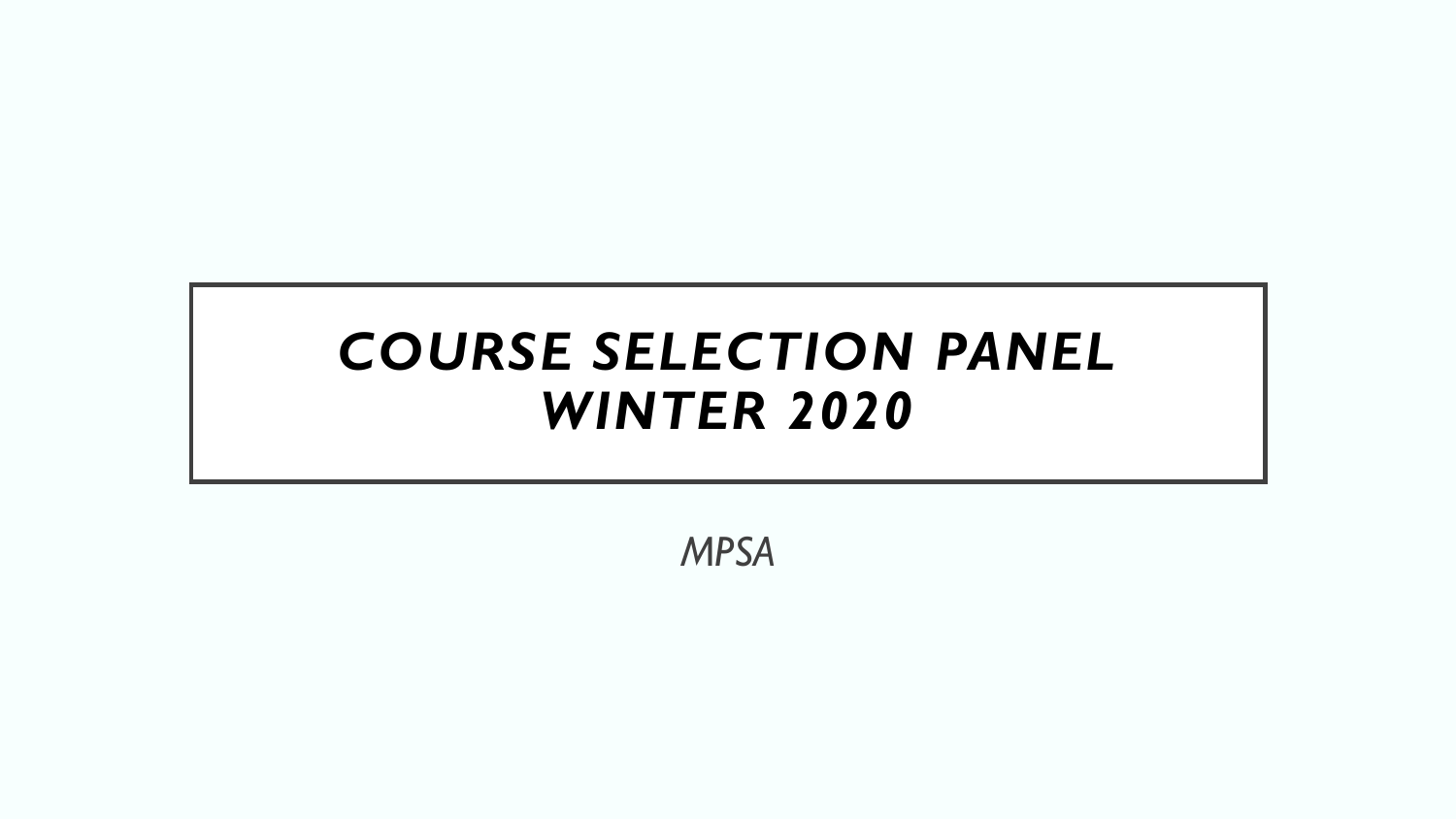### **WHAT IS THIS SEMINAR AND PANEL ABOUT?**

- ➢ Alleviate your course selection stress
- ➢ Opportunity to ask us questions about Psychology at McGill
- $\triangleright$  Get advice and tips on the courses we have taken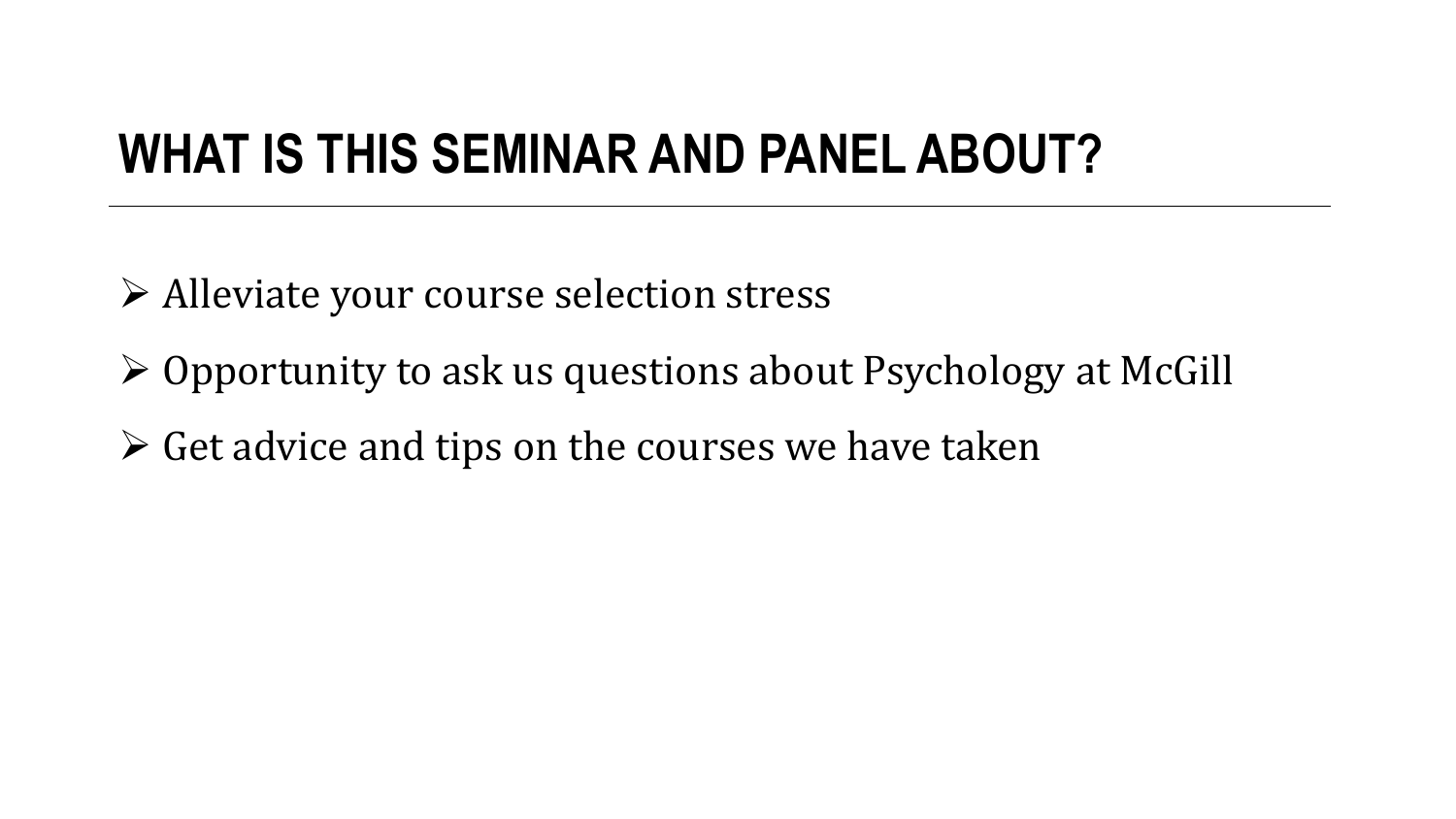# **WHAT IS THIS SEMINAR AND PANEL NOT ABOUT?**

- ➢ Courses not under Psychology degree
- ➢ Specific career, grad school, and research questions
- ➢ Personalized degree planning and advising

For these type of advising questions you can email:

- ➢ **Paolo Carvajal** [paola.carvajal@mcgill.ca](mailto:paola.carvajal@mcgill.ca)
- ➢ **Julia Marussi** [Julia.marussi@mail.mcgill.ca](mailto:Julia.marussi@mail.mcgill.ca)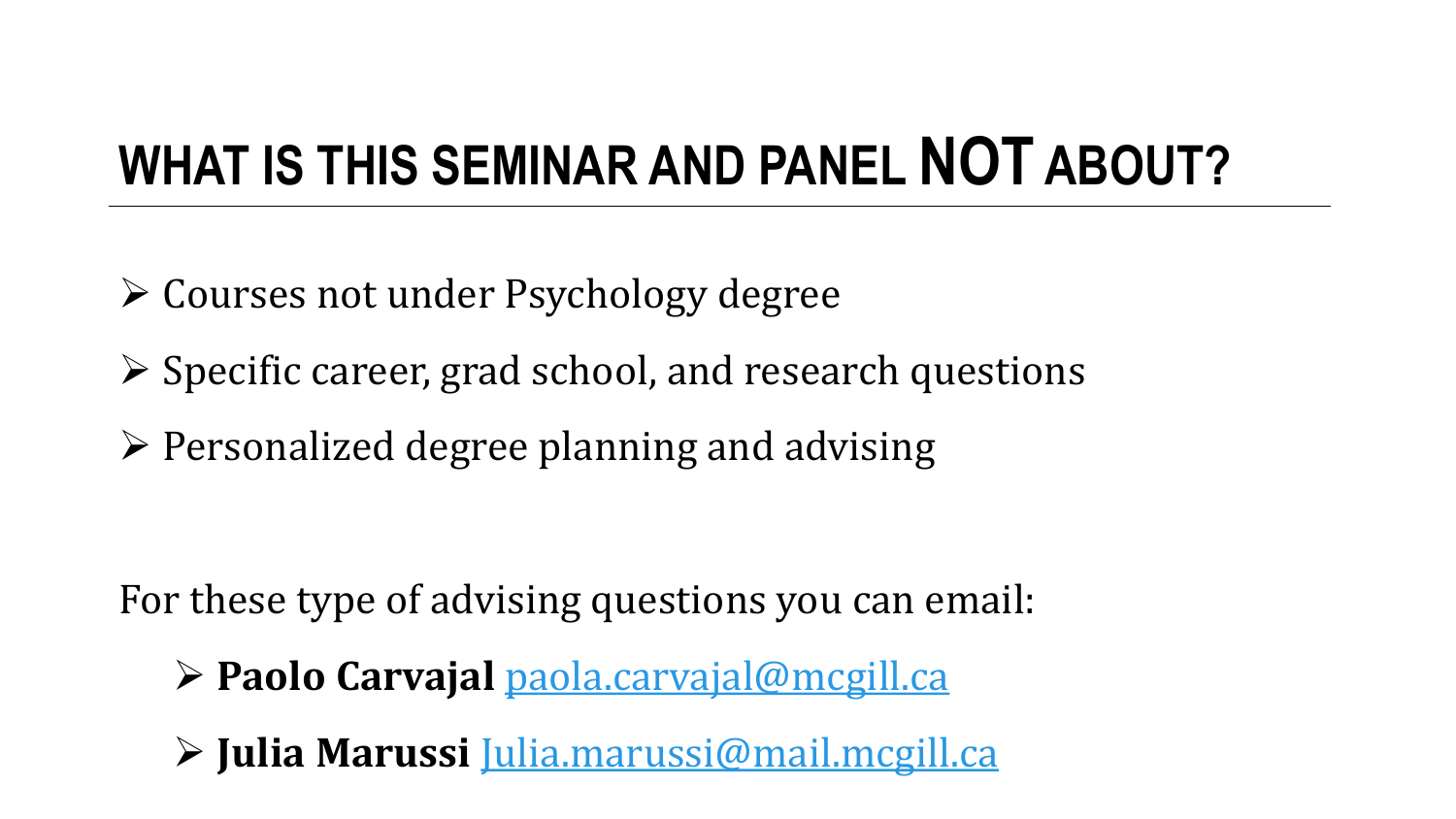### **WHAT WE HAVE TAKEN…**

| <b>LIST A</b>                                       |                                                                               | <b>LIST B</b>             |                                                     |
|-----------------------------------------------------|-------------------------------------------------------------------------------|---------------------------|-----------------------------------------------------|
|                                                     | $\triangleright$ NSCI 201 $\triangleright$ PSYC 403 $\triangleright$ PSYC 529 |                           | $\triangleright$ PSYC 333 $\triangleright$ PSYC 535 |
|                                                     | $\triangleright$ PSYC 302 $\triangleright$ PSYC 427 $\triangleright$ PSYC 541 | $\triangleright$ PSYC 408 |                                                     |
|                                                     | $\triangleright$ PSYC 315 $\triangleright$ PSYC 433 $\triangleright$ PSYC 545 | $\triangleright$ PSYC 412 |                                                     |
|                                                     | $\triangleright$ PSYC 318 $\triangleright$ PSYC 444                           | $\triangleright$ PSYC 471 |                                                     |
| $\triangleright$ PSYC 341 $\triangleright$ PSYC 506 |                                                                               | $\triangleright$ PSYC 473 |                                                     |
|                                                     |                                                                               | $\triangleright$ PSYC 528 |                                                     |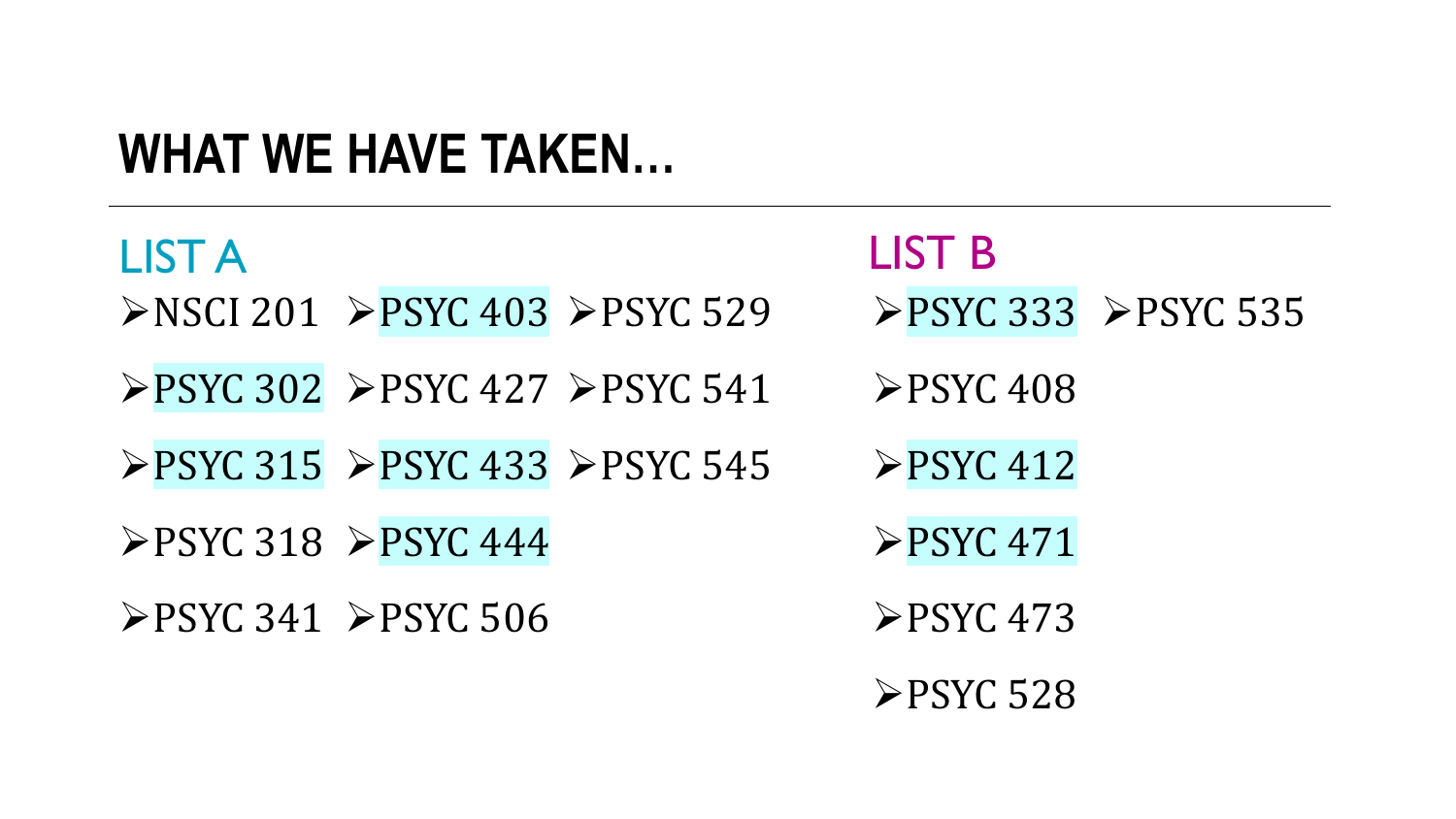## **LIST A CLASSES**

*Behavioural Neuroscience, Cognition, and Quantitative Methods*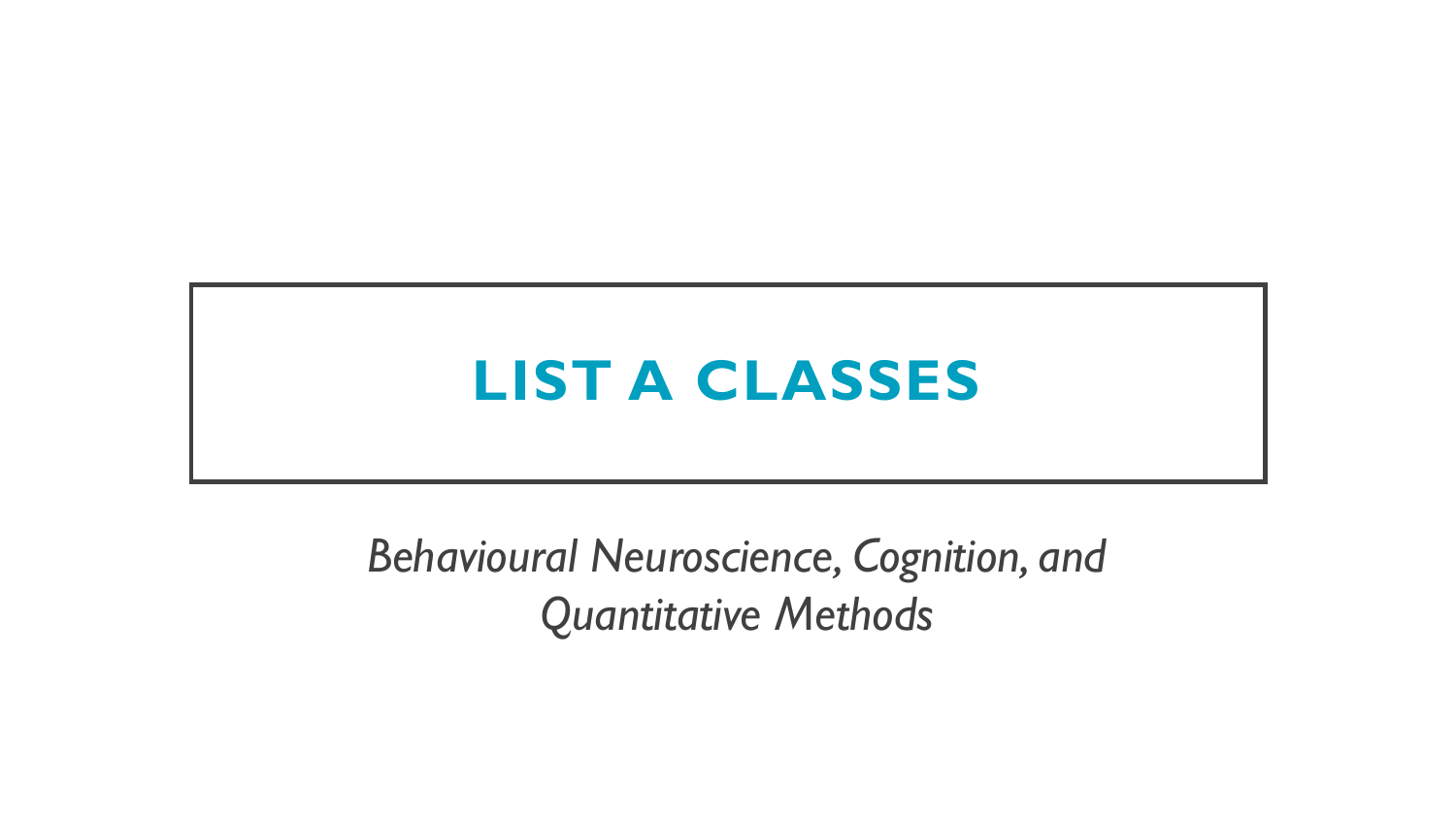## **PSYC 302 –The Psychology of Pain**

**Instructor:** Jeffrey Mogil

**Course Description:** An introduction to pain research and theory, with emphasis on the interactions of psychological, cultural and physiological factors in pain perception. The role of these factors in clinical pain and its management by pharmacological and nonpharmacological means will be discussed.

**Prerequisites:** any of: NSCI 201, PSYC 211, PSYC 212 or permission of instructor.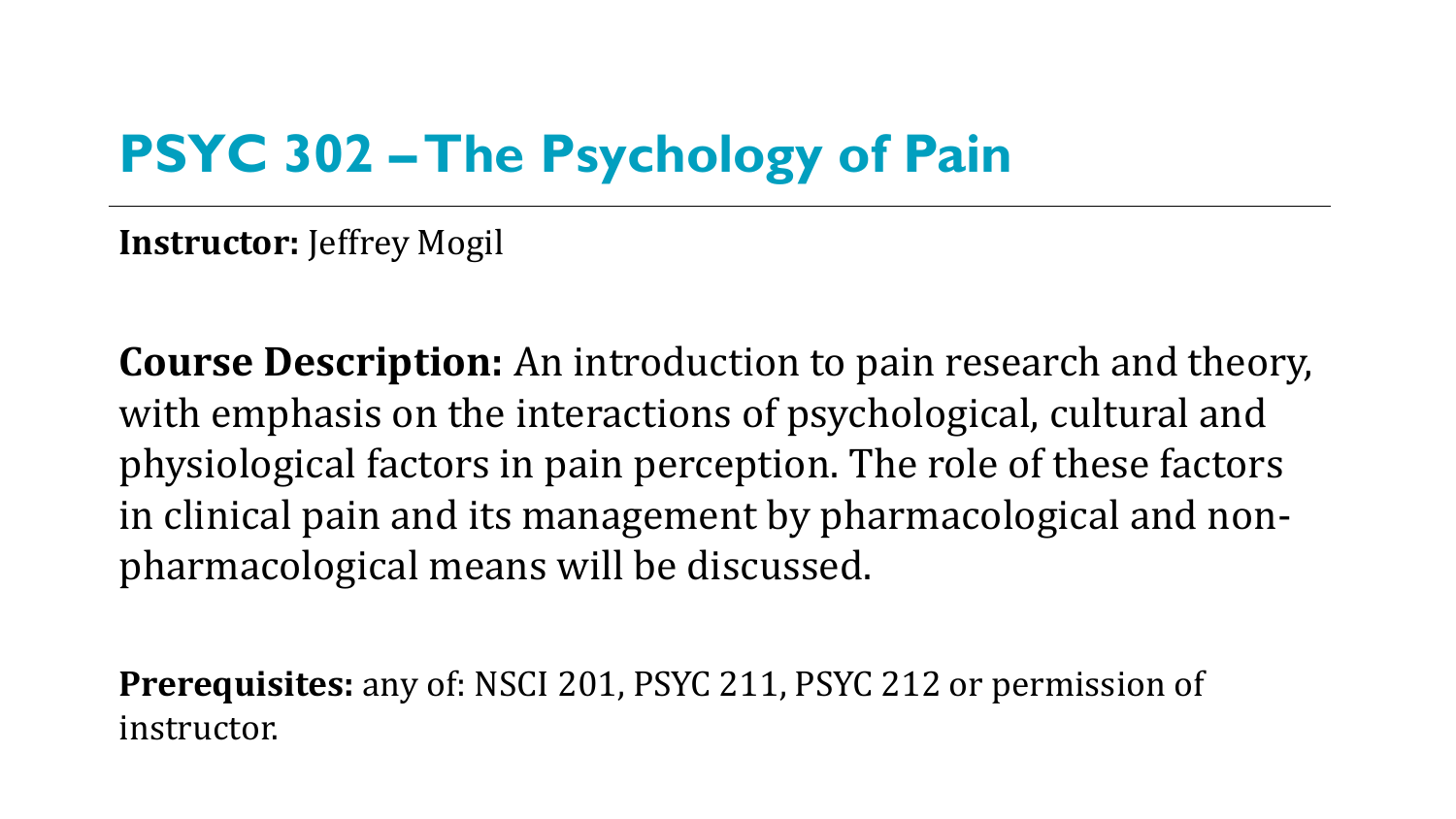## **PSYC 315 – Computational Psychology**

**Instructor:** Thomas R Shultz

**Course Description:** Application of computational methods to the simulation of psychological phenomena. Comparison of natural and artificial intelligence. Symbolic and neural network techniques. Methods for evaluating simulations.

**Prerequisites:** 15 credits in any of Psychology, Cognitive Science, Biology, Mathematics and Statistics, Computer Science, or Neuroscience

**Restriction:** Not open to U0 or U1 students.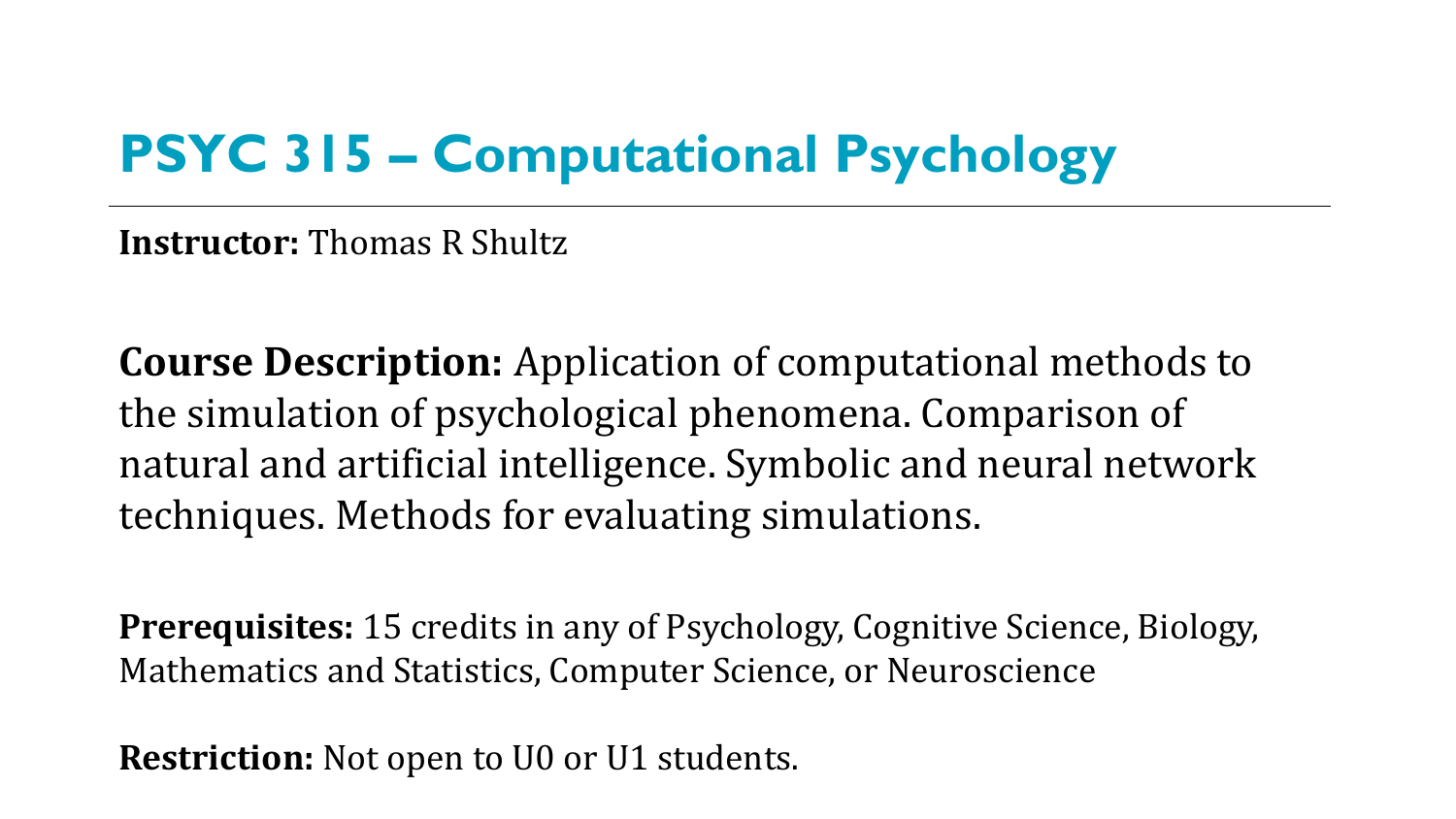## **PSYC 403– Modern Psychology in Historical Perspective**

**Instructor:** Zbigneiw Pleszewski

**Course Description:** A survey of the scientific and ideological influences of psychology from its philosophical beginnings through the period of the schools to its modern situation.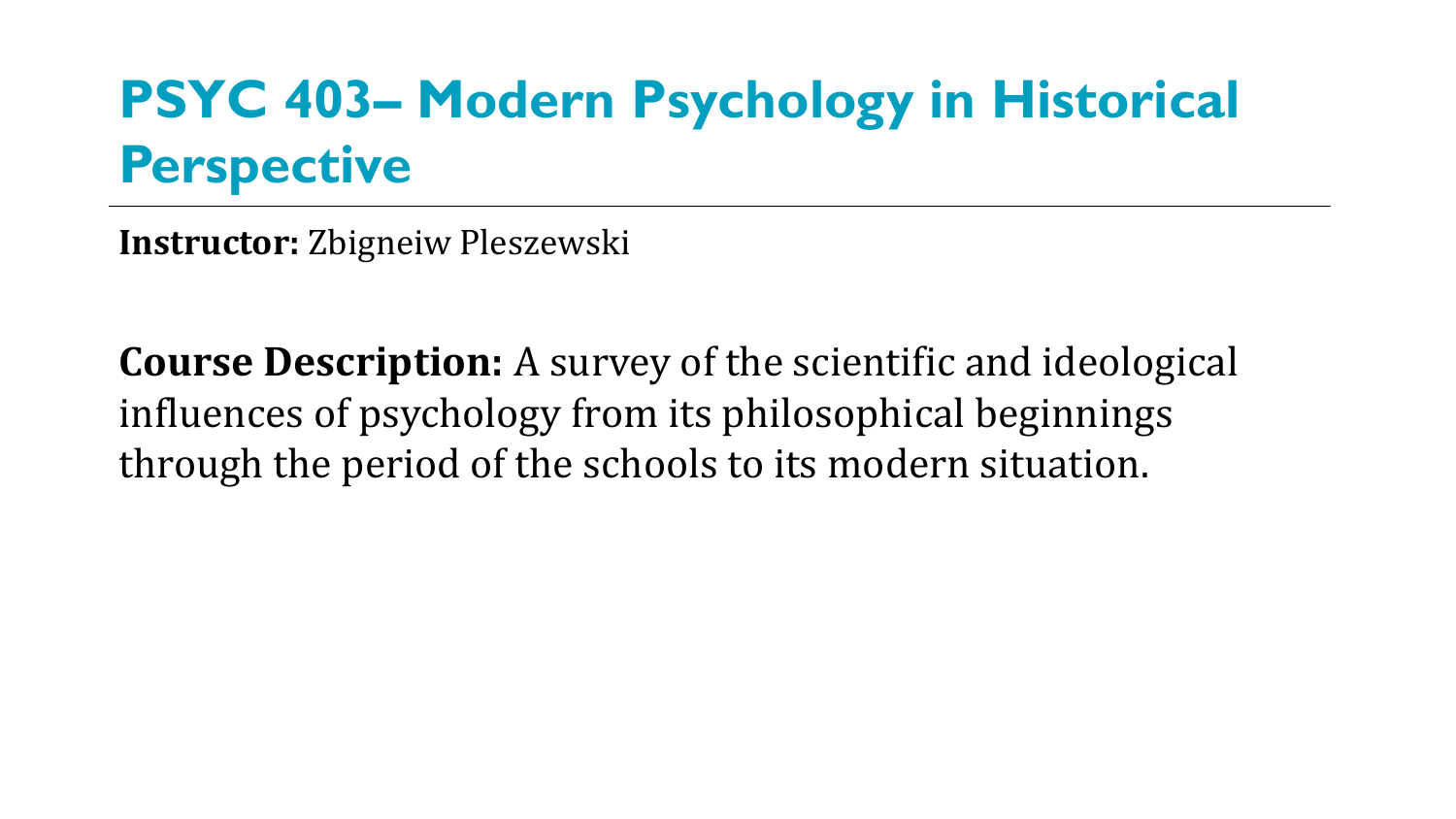## **PSYC 433 – Cognitive Science**

**Instructor:** Anthony Otto

**Course Description:** The multi-disciplinary study of cognitive science, exploring the computer metaphor of the mind as an information-processing system. Focus on levels of analysis, symbolic modeling, Turing machines, neural networks, as applied to topics such as reasoning, vision, decision-making, and consciousness.

**Prerequisites:** PSYC 212 or 213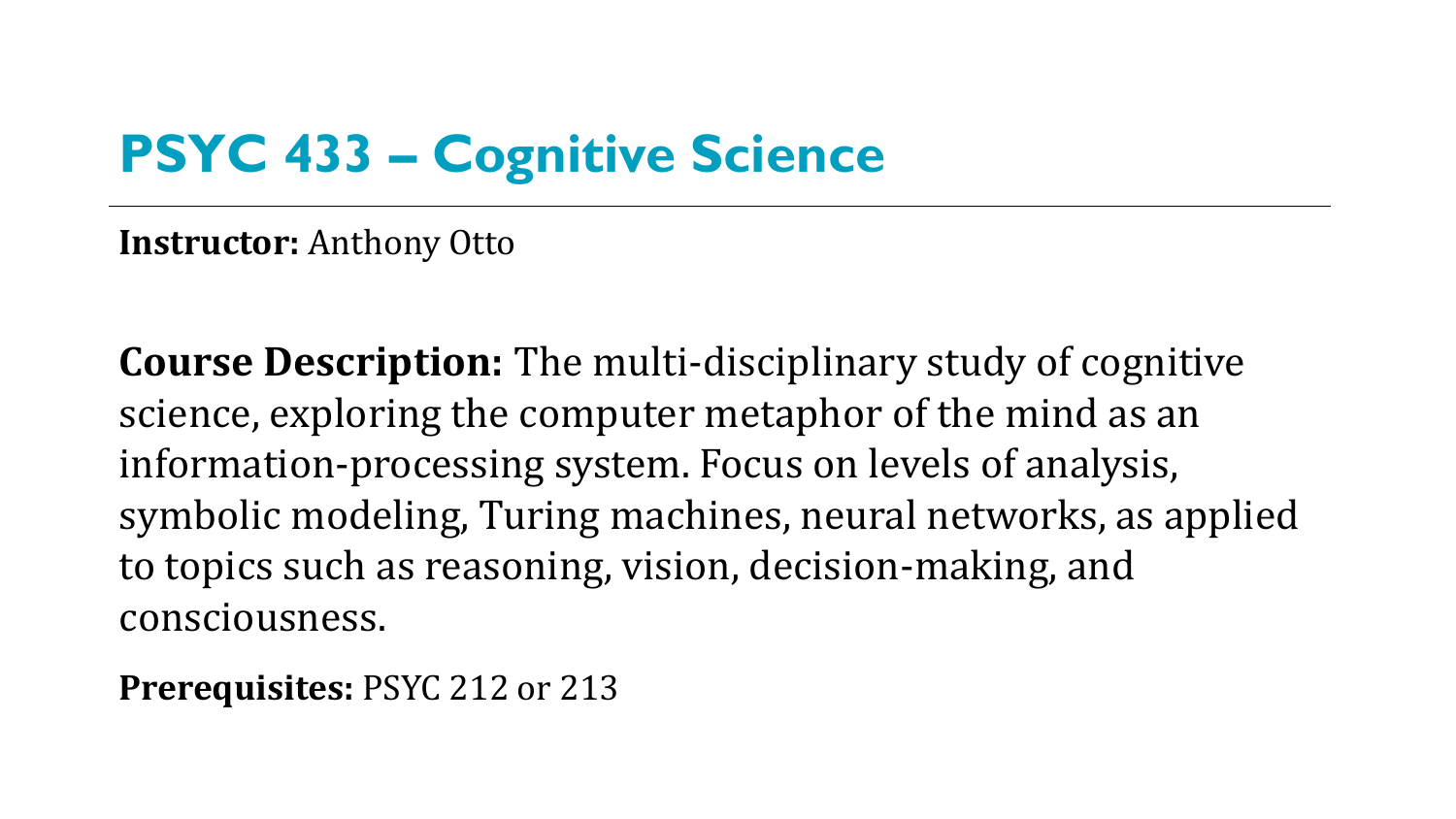#### **PSYC 444 – Sleep Mechanisms and Behaviour**

**Instructor:** Elizaveta Solomonova

**Course Description:** This course covers basic biological mechanisms, possible functions and behavioural aspects of sleep, Additional topics include: disorders of sleep, their effects on behaviour and cognition, and treatment approaches; as well as medical, neurological and psychiatric disorders, and drugs, that affect sleep.

**Prerequisites:** One of Psyc 211, NSCI 201, PHGY 209, AND one of PSYC 311, PSYC 317, PSYC 318, PSYC 342 or permission of instructor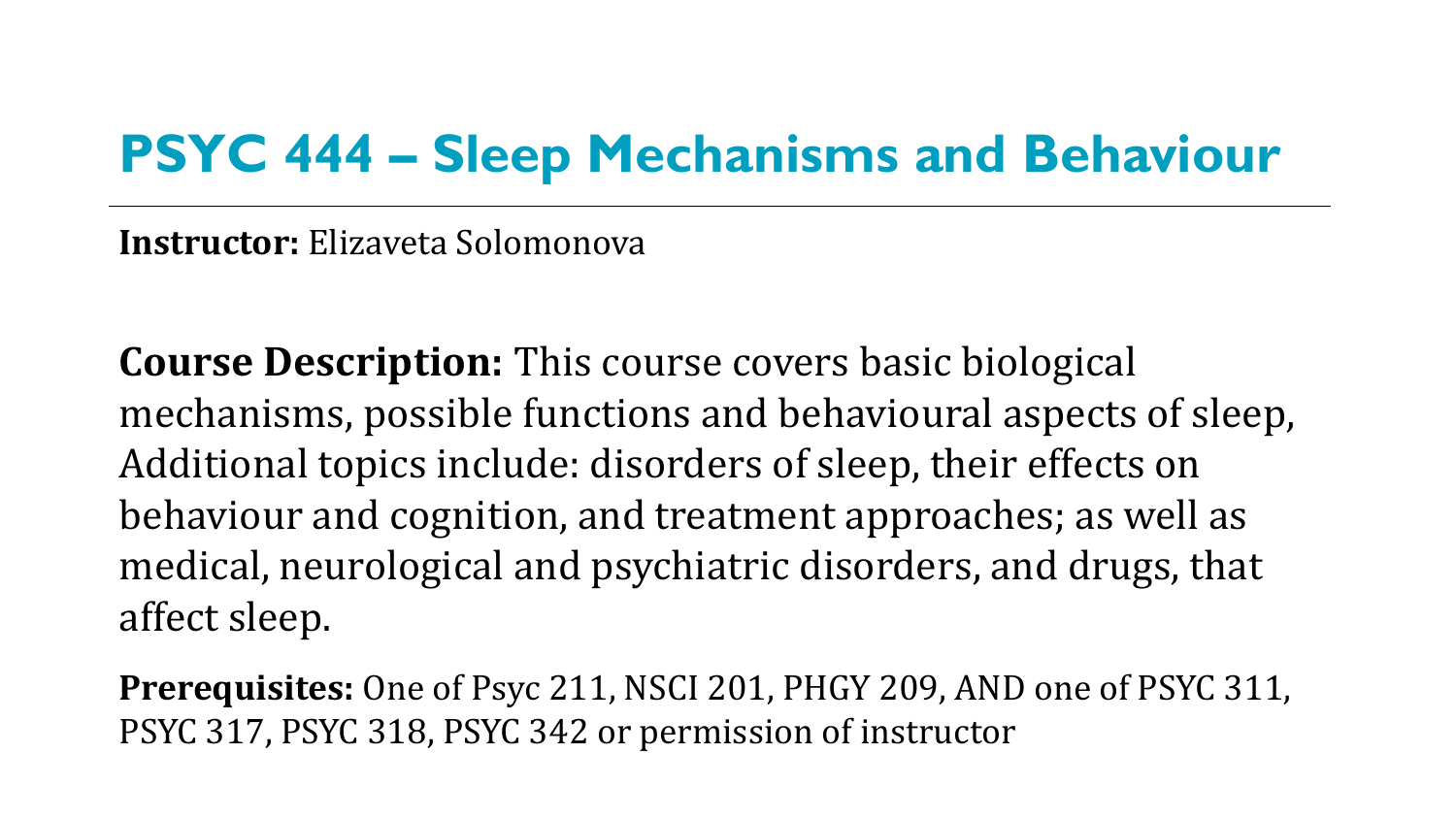## **LIST B CLASSES**

*Social, Health and Developmental Psychology*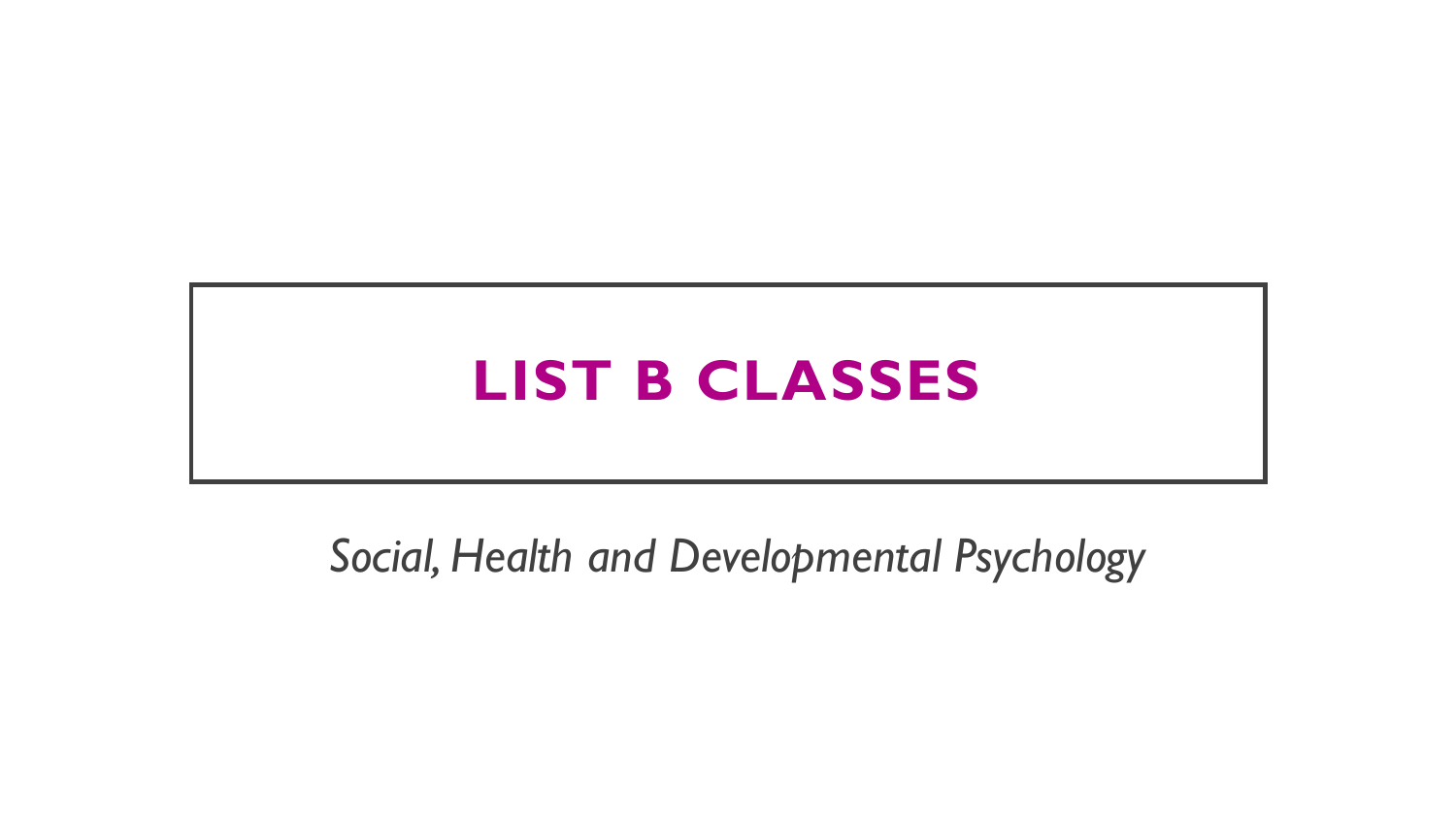### **PSYC 333 – Personality and Social Psychology**

**Instructor:** Jennifer Bartz

**Course Description:** The course builds on and is an extension of Social Psychology (Psyc 215). Traditional approaches to personsituation interactions and a more dynamic approach based on recent research on goals and social cognition.

**Prerequisites:** PSYC 215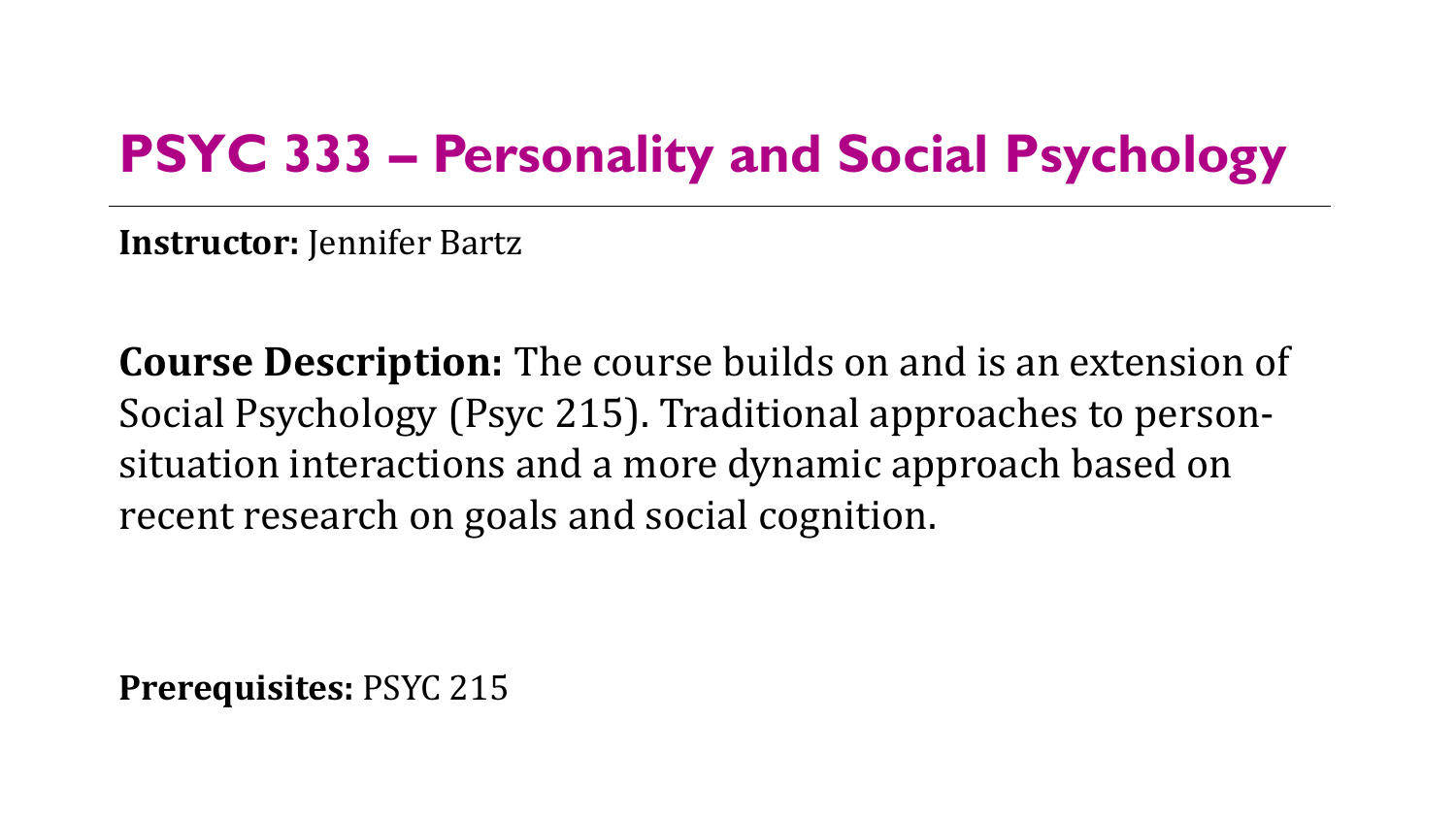## **PSYC 412 – Developmental Psychopathology**

**Instructor:** Melanie Dirks

**Course Description:** Introduction to the field of behaviour disorders of childhood and adolescence, including core issues, theoretical and methodological underpinnings, descriptions and discussions of many disorders, clinical and research data, and treatment approaches. Three major assumptions will be woven through the course.

**Prerequisites:** PSYC 304 or PSYC 337 or permission of instructor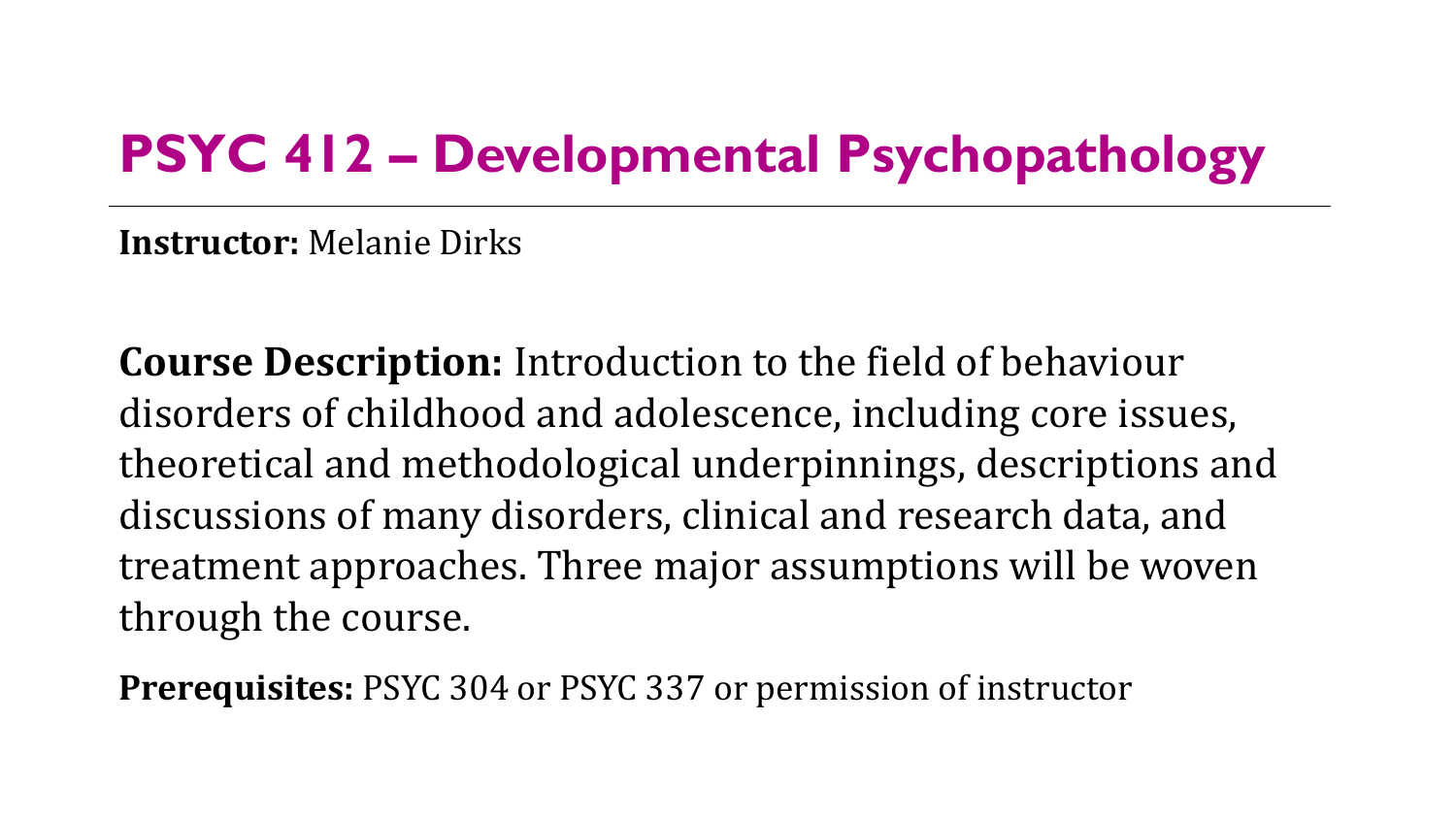## **PSYC 471 – Human Motivation**

**Instructor:** Richard Koestner

**Course Description:** The course is designed to explore questions such as "Why do people often fail to reach their personal goals?" Current goal-based and need-based theories of human motivation will be reviewed. The instructor will highlight the relevance of motivation research to the domain of education, sports and management.

**Prerequisites:** PSYC 215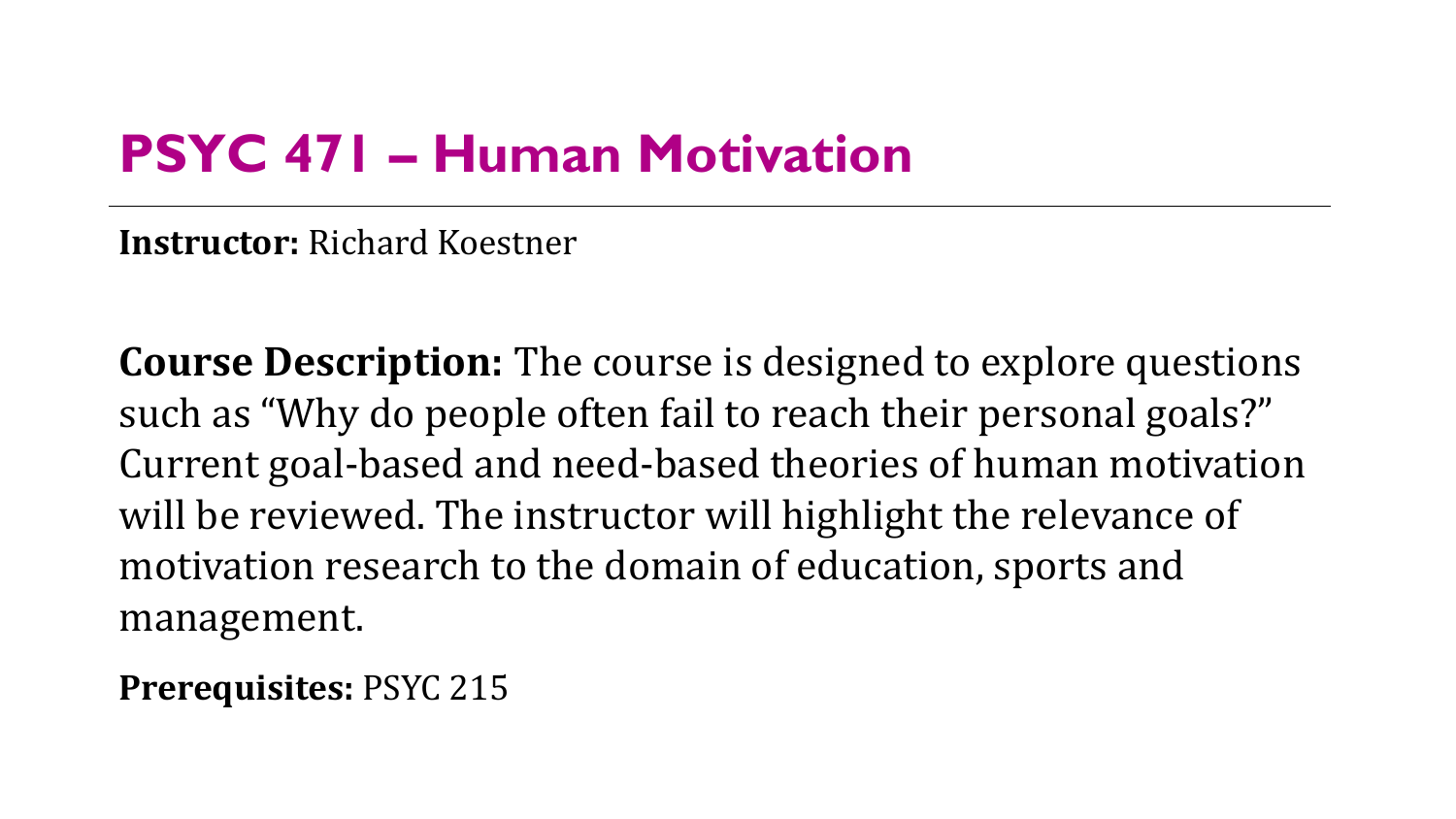## **THE OTHER CLASSES!!**

#### *GROUP DISCUSSION AND WHAT WE FOUND ONLINE*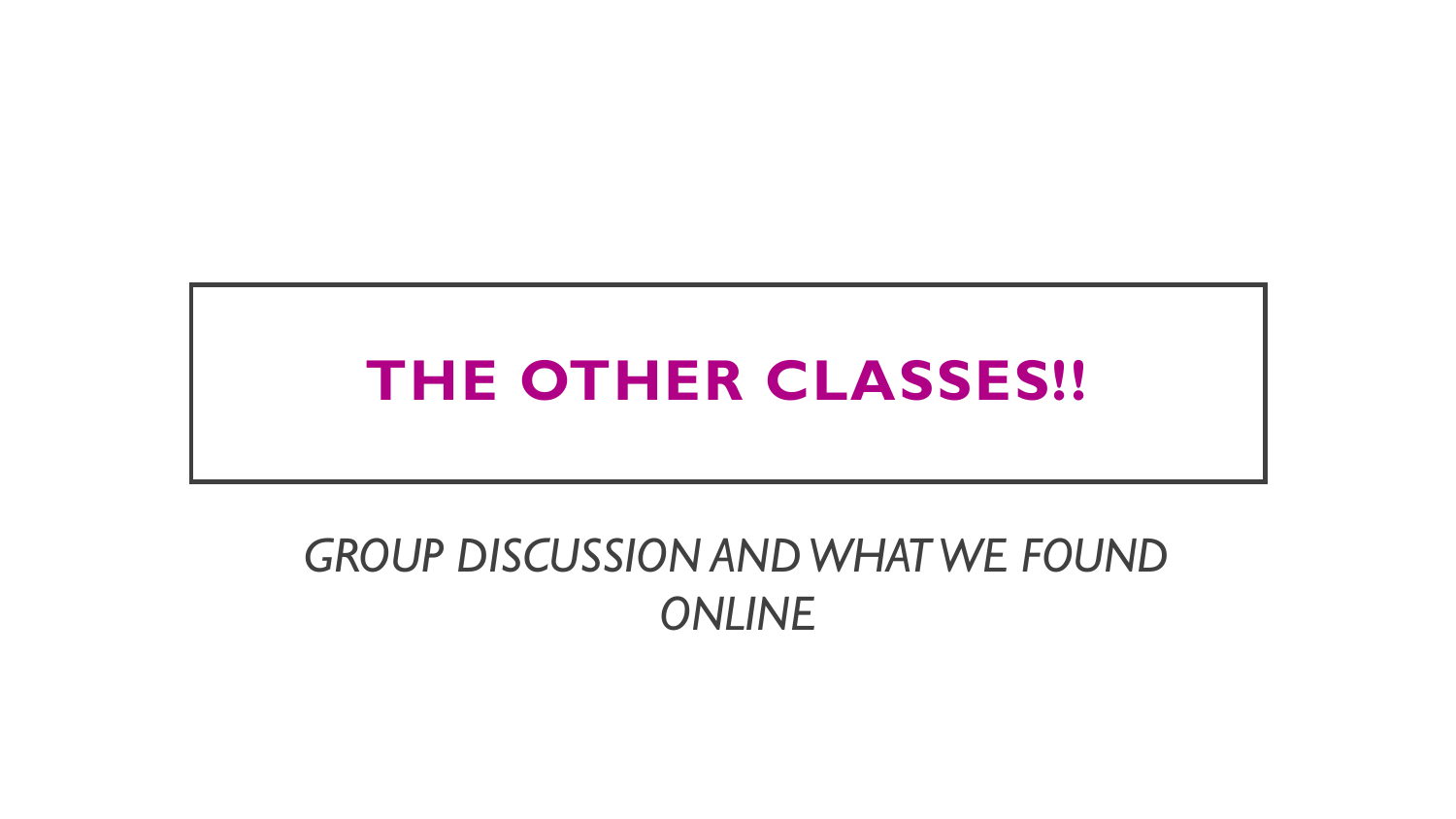## **WHAT WE HAVEN'T TAKEN…**

| <b>LIST A</b> |                                                                               | <b>LIST B</b>                                       |  |
|---------------|-------------------------------------------------------------------------------|-----------------------------------------------------|--|
|               | $\triangleright$ NSCI 201 $\triangleright$ PSYC 403 $\triangleright$ PSYC 529 | $\triangleright$ PSYC 333 $\triangleright$ PSYC 535 |  |
|               | $\triangleright$ PSYC 302 $\triangleright$ PSYC 427 $\triangleright$ PSYC 541 | $\triangleright$ PSYC 408                           |  |
|               | $\triangleright$ PSYC 315 $\triangleright$ PSYC 433 $\triangleright$ PSYC 545 | $\triangleright$ PSYC 412                           |  |
|               | $\triangleright$ PSYC 318 $\triangleright$ PSYC 444                           | $\triangleright$ PSYC 471                           |  |
|               | $\triangleright$ PSYC 341 $\triangleright$ PSYC 506                           | $\triangleright$ PSYC 473                           |  |
|               |                                                                               | $\triangleright$ PSYC 528                           |  |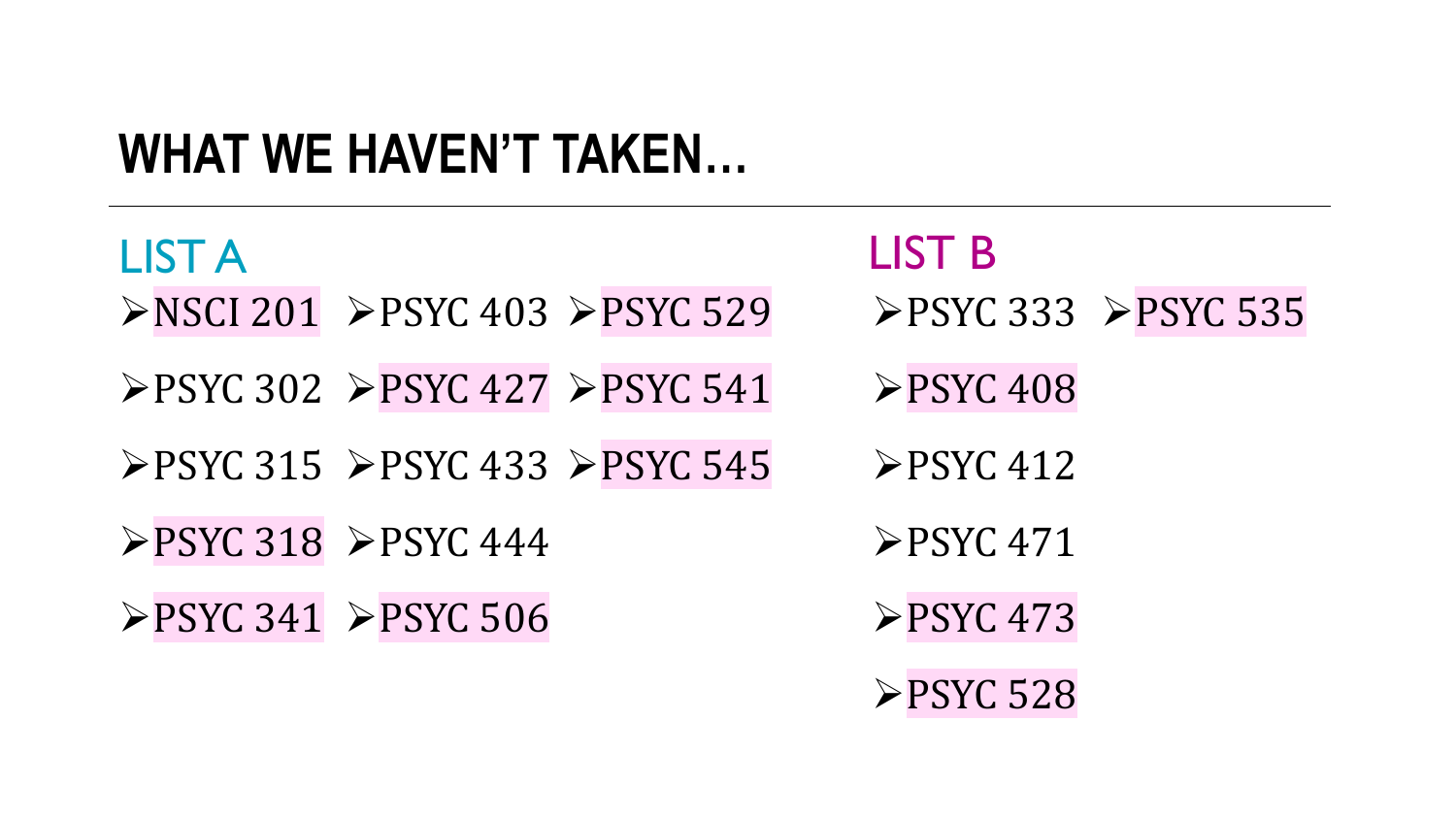### **NSCI 201 – Introduction to Neuroscience 2**

**Instructor:** Rosemary Bagot

**Course Description:** An introduction to how the nervous system acquires and integrates information and uses it to produce behaviour.

**Prerequisites:** NSCI 200 or PSYC 211 or permission of instructor.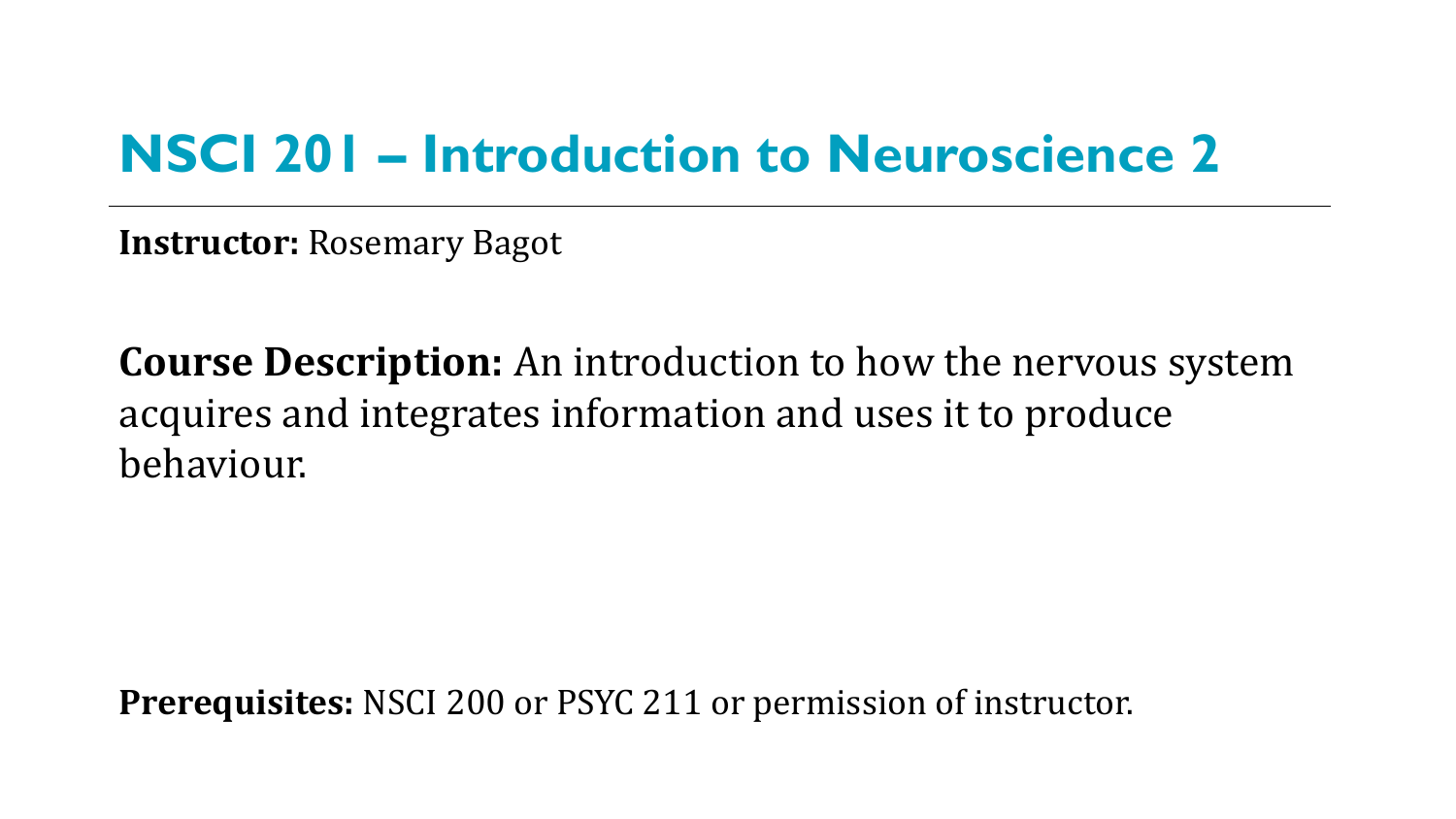#### **PSYC 318 – Behavioural Neuroscience 2**

**Instructor:** Jonathan Britt

**Course Description:** The physiological bases of motivational states, with respect to feeding, drinking, sexual behaviour, drug use, and aggression. Physiological bases of learning and memory.

**Prerequisites:** PSYC 311 or BIOL 306 or PHGY 314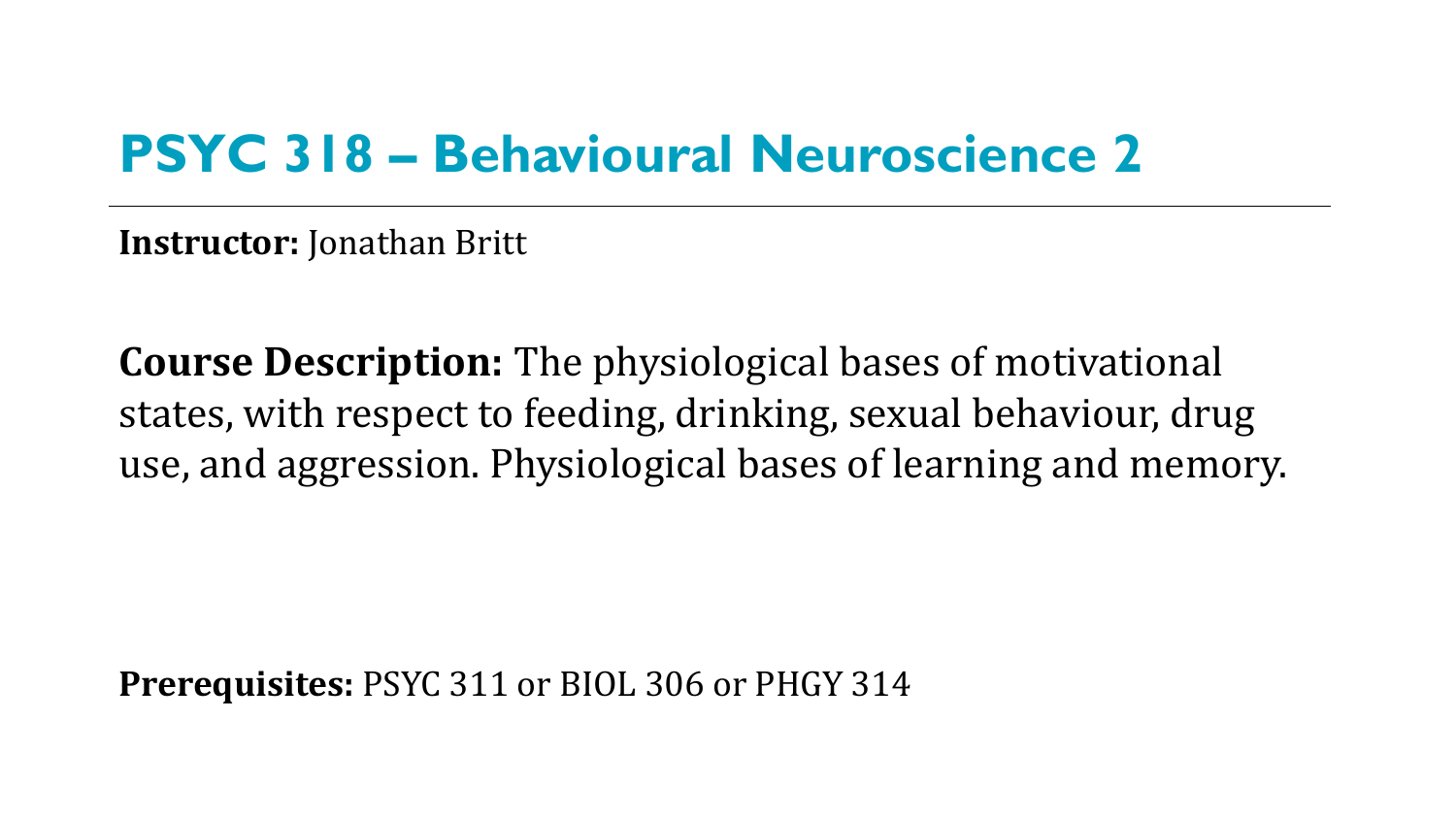## **PSYC 341 –The Psychology of Bilingualism**

**Instructor:** TBD

**Course Description:** This course will examine issues in bilingualism, including second language acquisition in children and adults, critical period hypothesis, cognitive consequences and correlates of bilingualism, social psychological aspects of bilingualism, and bilingual education.

**Prerequisites:** Introductory Psychology, and PSYC 340? or introduction to linguistics; or permission of instructor.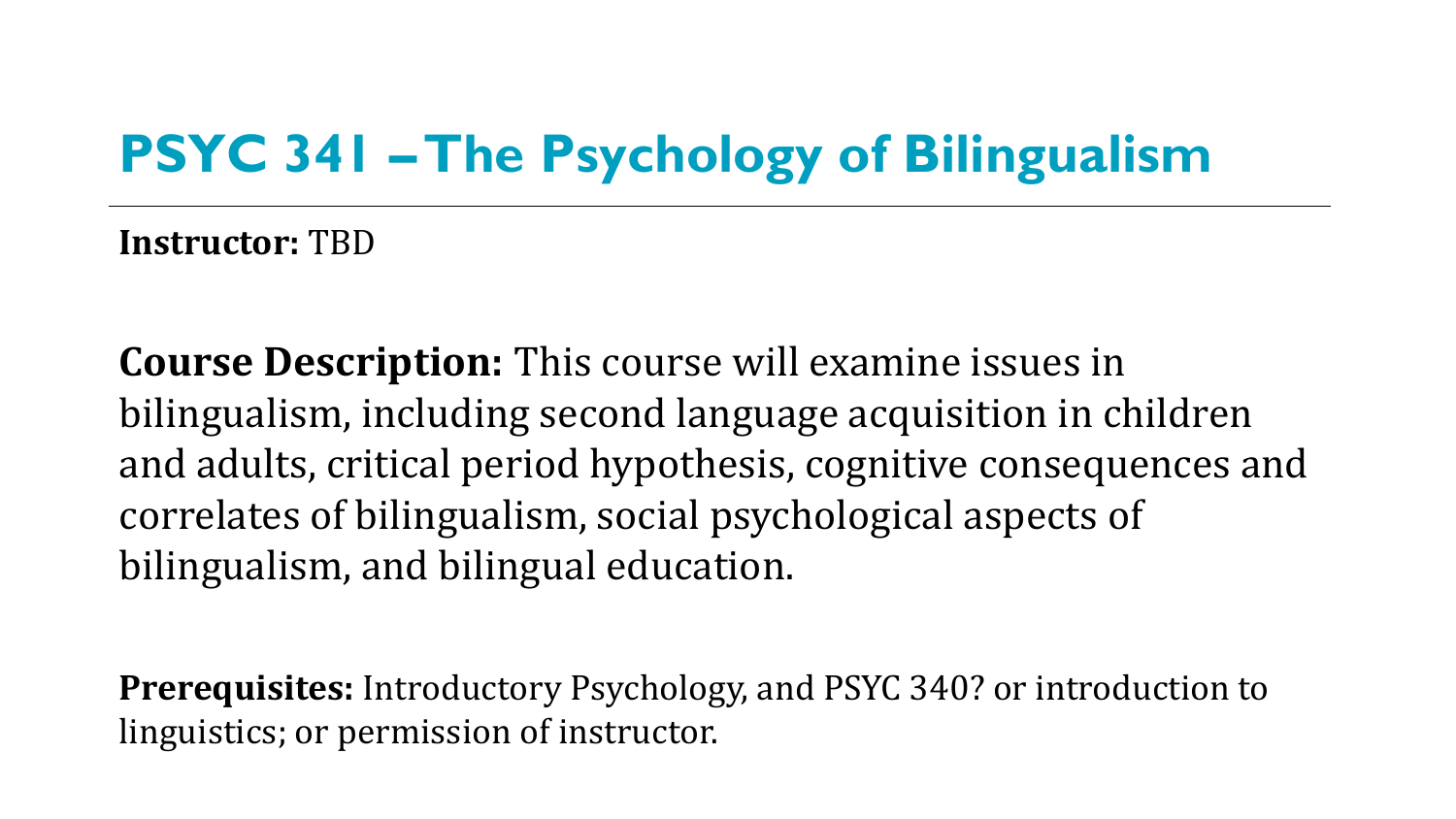#### **PSYC 427 – Sensorimotor Neuroscience**

**Instructor:** David J Ostry

**Course Description:** A systematic examination of the sensorimotor system, drawing on models and data from both behavioural and physiological studies. Topics include: cortical motor areas, cerebellum, basal ganglia, spinal mechanisms, motor unit properties and force production, prioception, muscle properties.

**Prerequisites:** NSCI 201 or PSYC 211 and PSYC 212 or permission of instructor.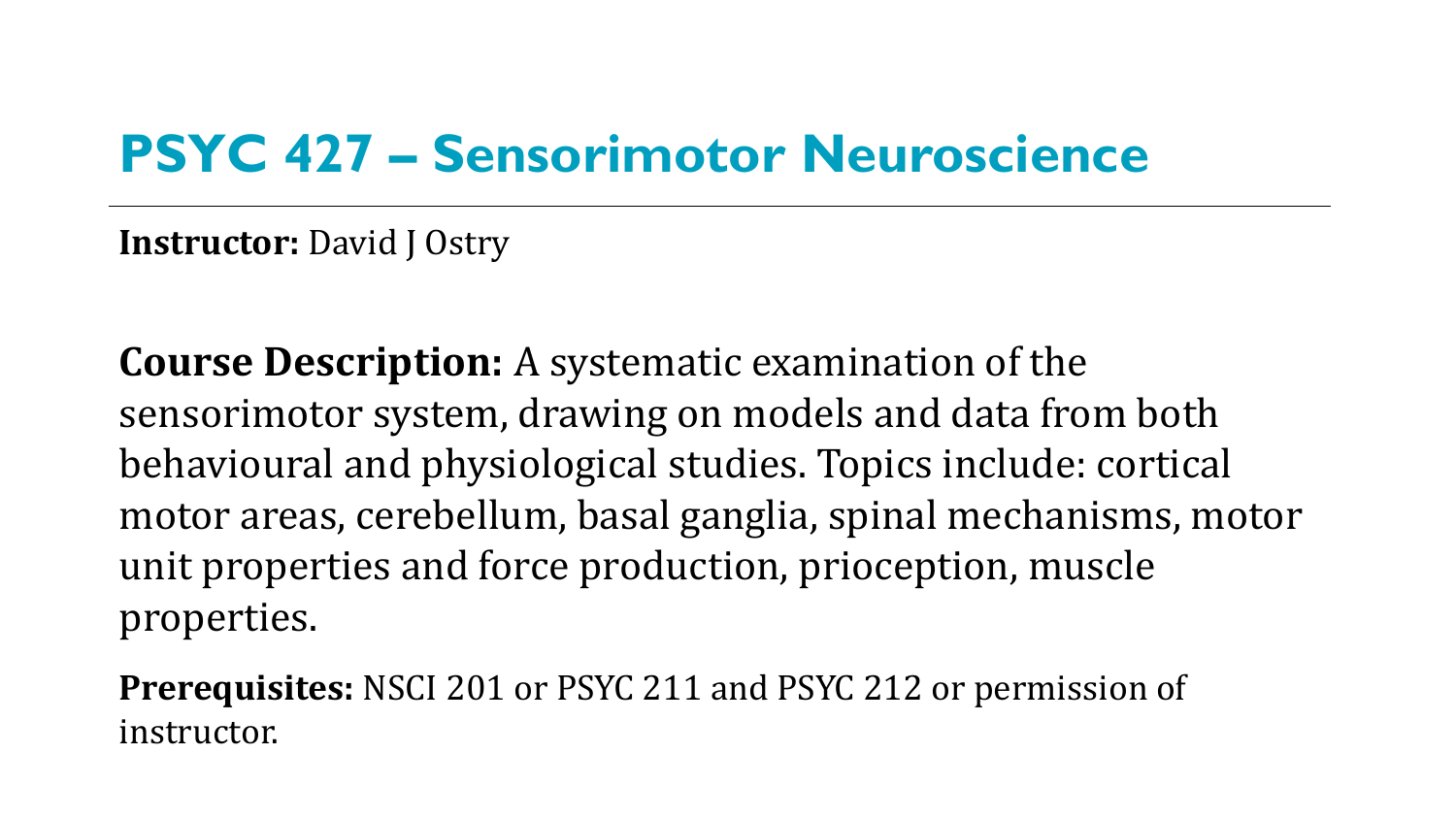## **PSYC 506 – Cognitive Neuroscience of Attention**

#### **Instructor:** Jelena Ristic

**Course Description:** An introduction to cognitive properties and neural mechanisms of human attention. The material will include an overview of the history of attention research, contemporary theories of attention, the varieties of attention, behaviour and neuroimaging experimental methods, the nature of attentional dysfunctions, and the links between attention and other cognitive functions including memory and consciousness.

**Prerequisites:** PSYC 213 and PSYC 311, and one of PSYC 305 OR BIOL 373, or permission of instructor.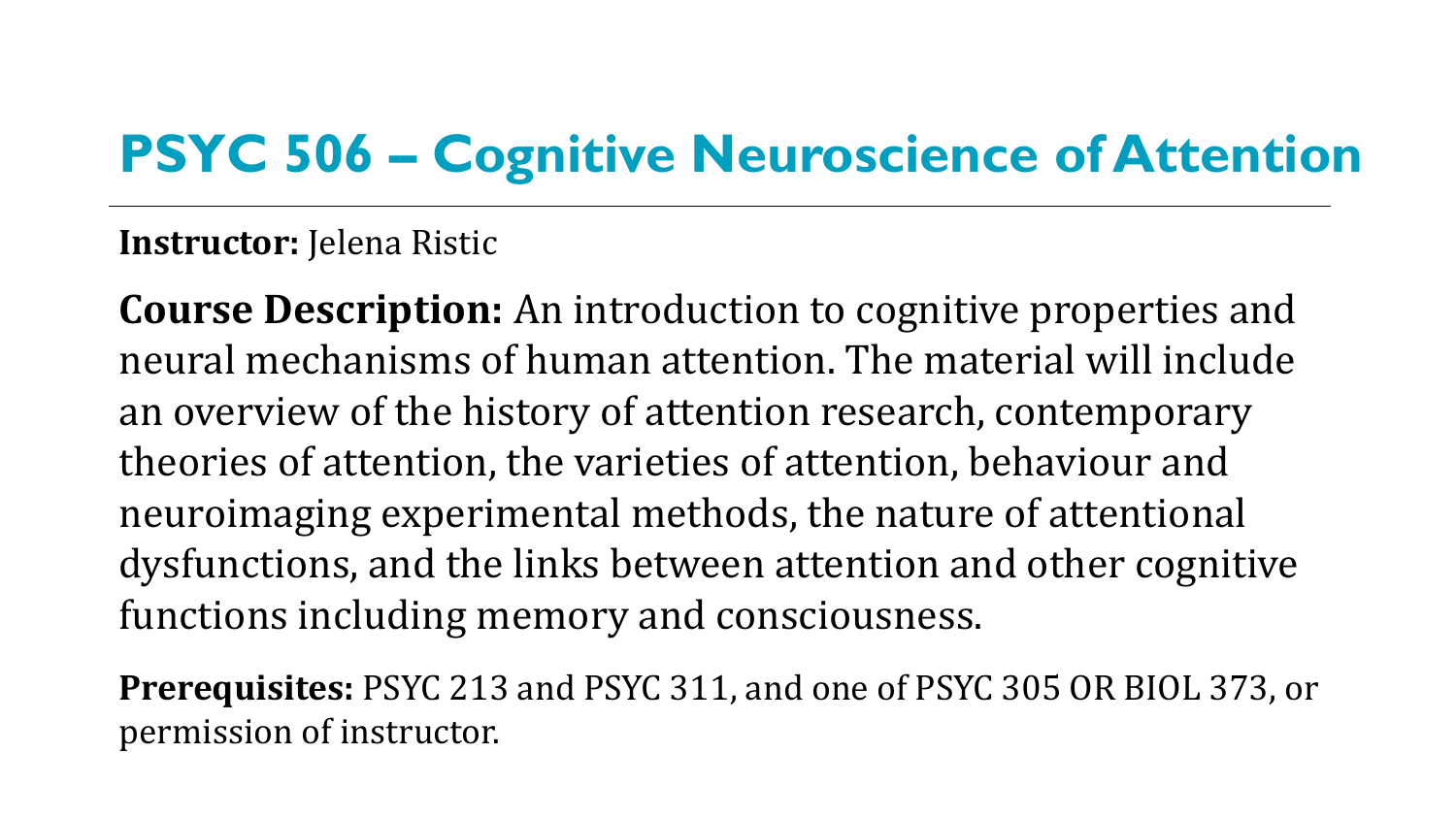## **PSYC 529 – Music Cognition**

**Instructor:** Michael Weiss

**Course Description:** Interdisciplinary study of music cognition, with an emphasis on psychological, computational, and neuroscientific approaches. Focuses on listeners response to sound, including perception, attention, memory, motor control, skilled performance, and emotional response.

**Prerequisites:** PSYC 212, PSYC 213, PSYC 204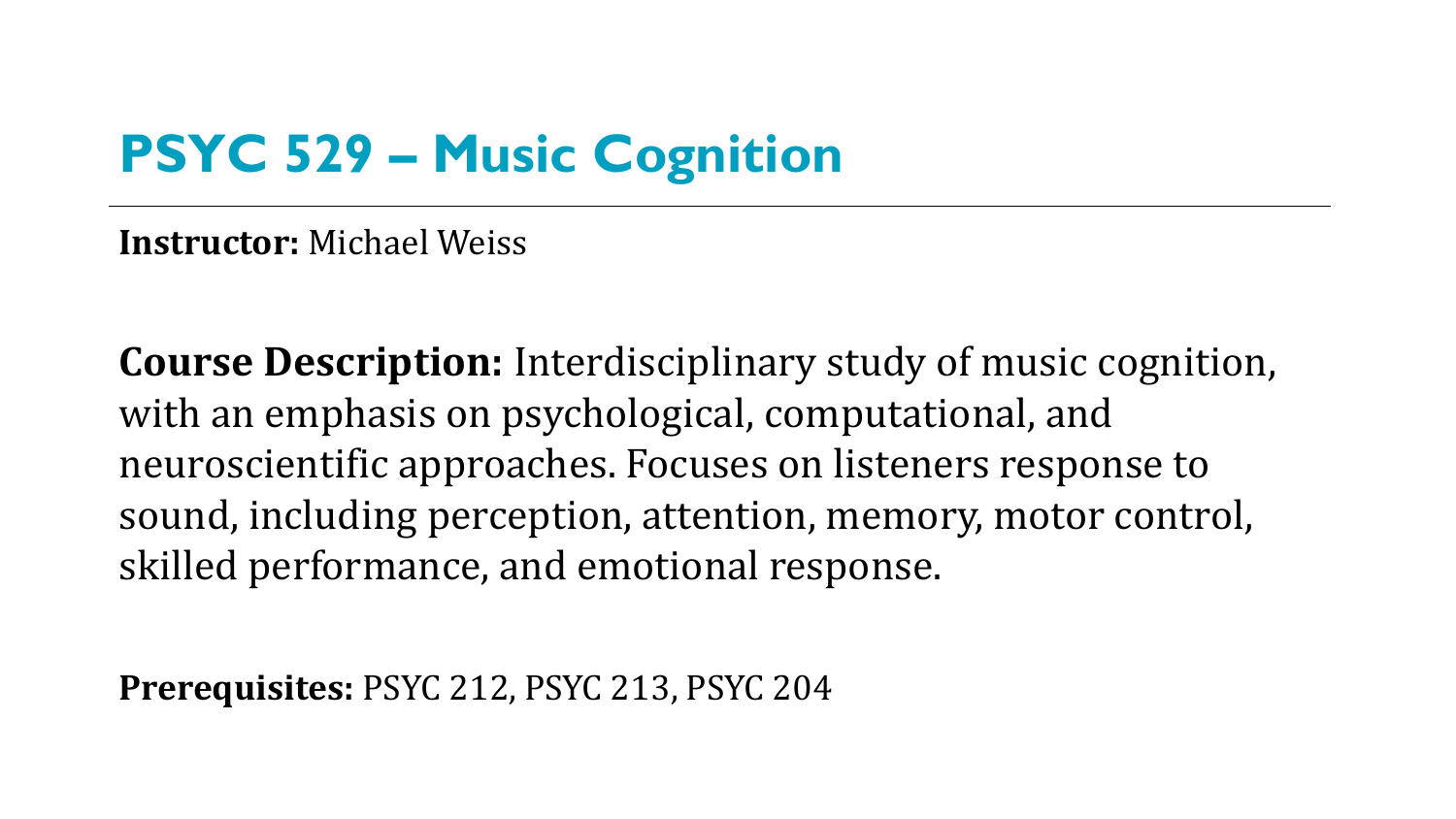## **PSYC 541 – Multilevel Modelling**

**Instructor:** Jessica Flake

**Course Description:** Basic concepts of multilevel linear and nonlinear models and applying these methods to empirical data.

**Prerequisites:** PSYC 305 and PSYC 536 or permission of instructor.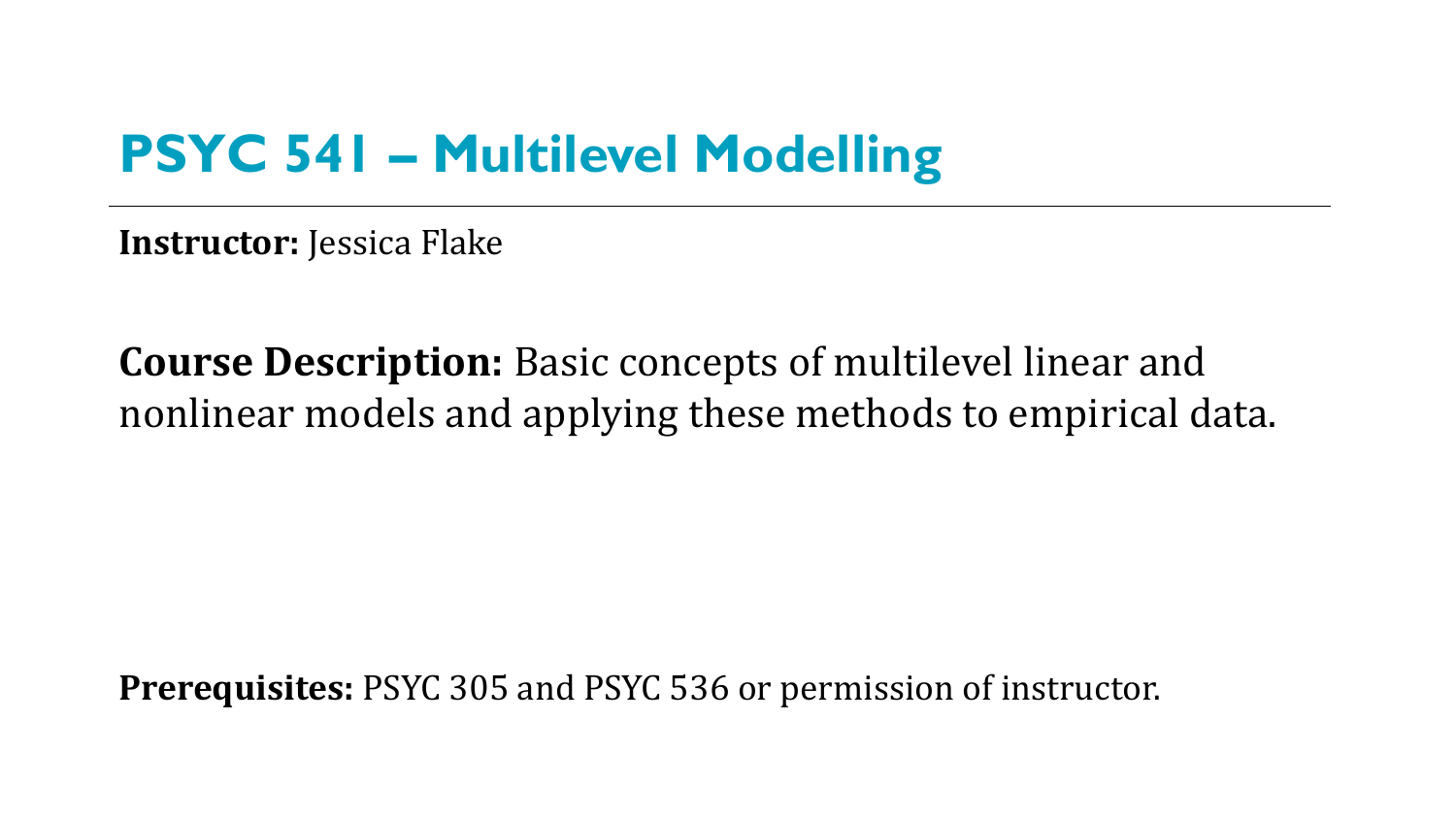## **PSYC 545 –Topics in Language Acquisition**

**Instructor:** Kristine Onishi

**Course Description:** Psychological mechanisms and theories of first language acquisition in infancy and early childhood. Topics such as: infant speech perception, acquisition of grammar, word learning, pidgin and Creole languages, critical and sensitive periods, genetic and evolutionary bases of language.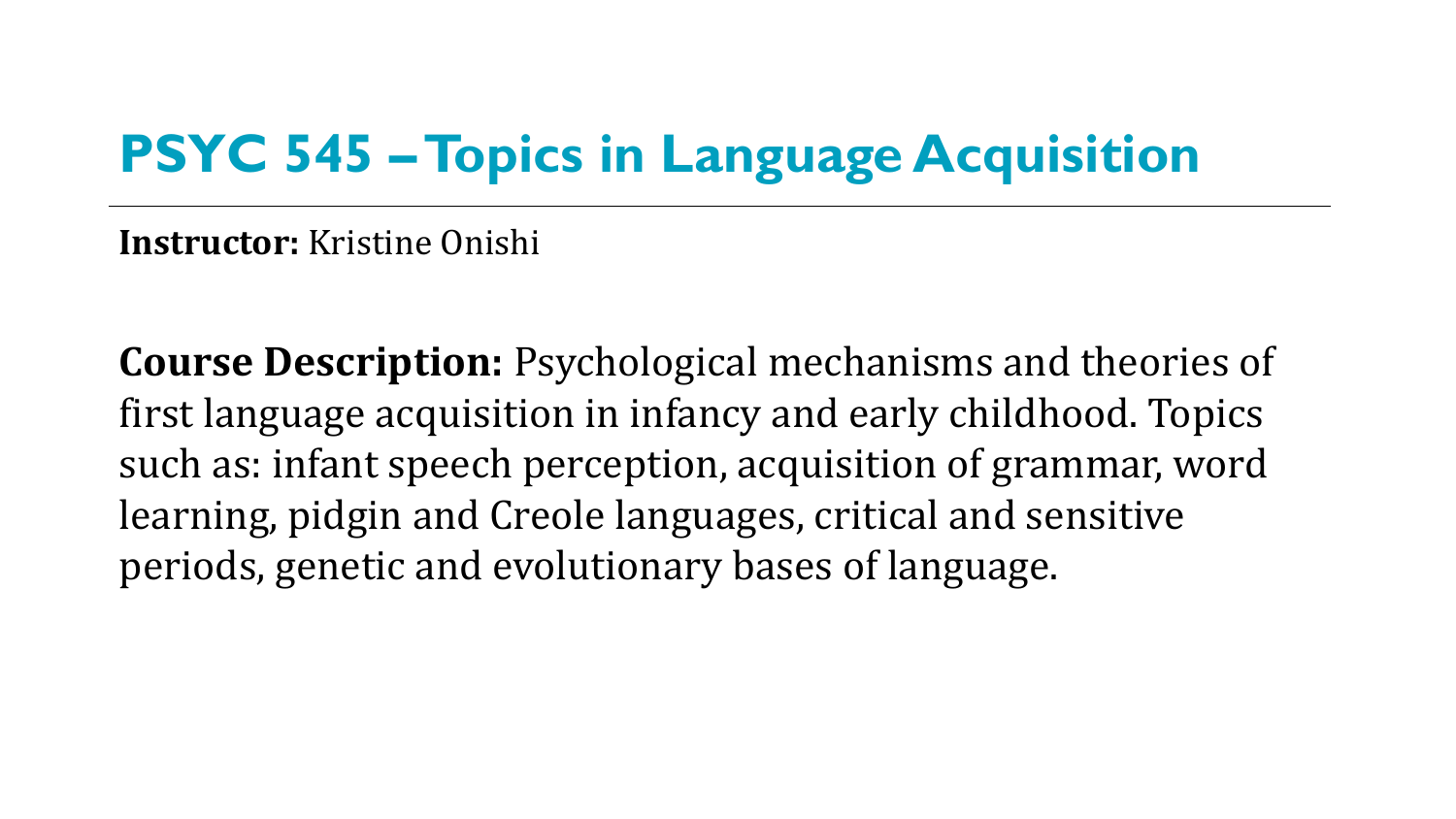## **PSYC 408 – Principles and Applications of Psychotherapy**

#### **Instructor:** Sarah Racine

**Course Description:** Introduction to the theories, research, and practice of psychotherapy, with a particular focus on cognitive behavioural and related therapies. Discussion of broad topics such as historical perspectives on psychotherapy, the empirical study of psychotherapy, and ethical issues related to psychotherapy. Traditional and contemporary cognitivebehavioural therapies and their application to mood, anxiety, eating, and personality disorder will be reviewed. Current interest topics in psychotherapy will be highlighted.

**Prerequisites:** PSYC 337 **Restriction:** U2 and above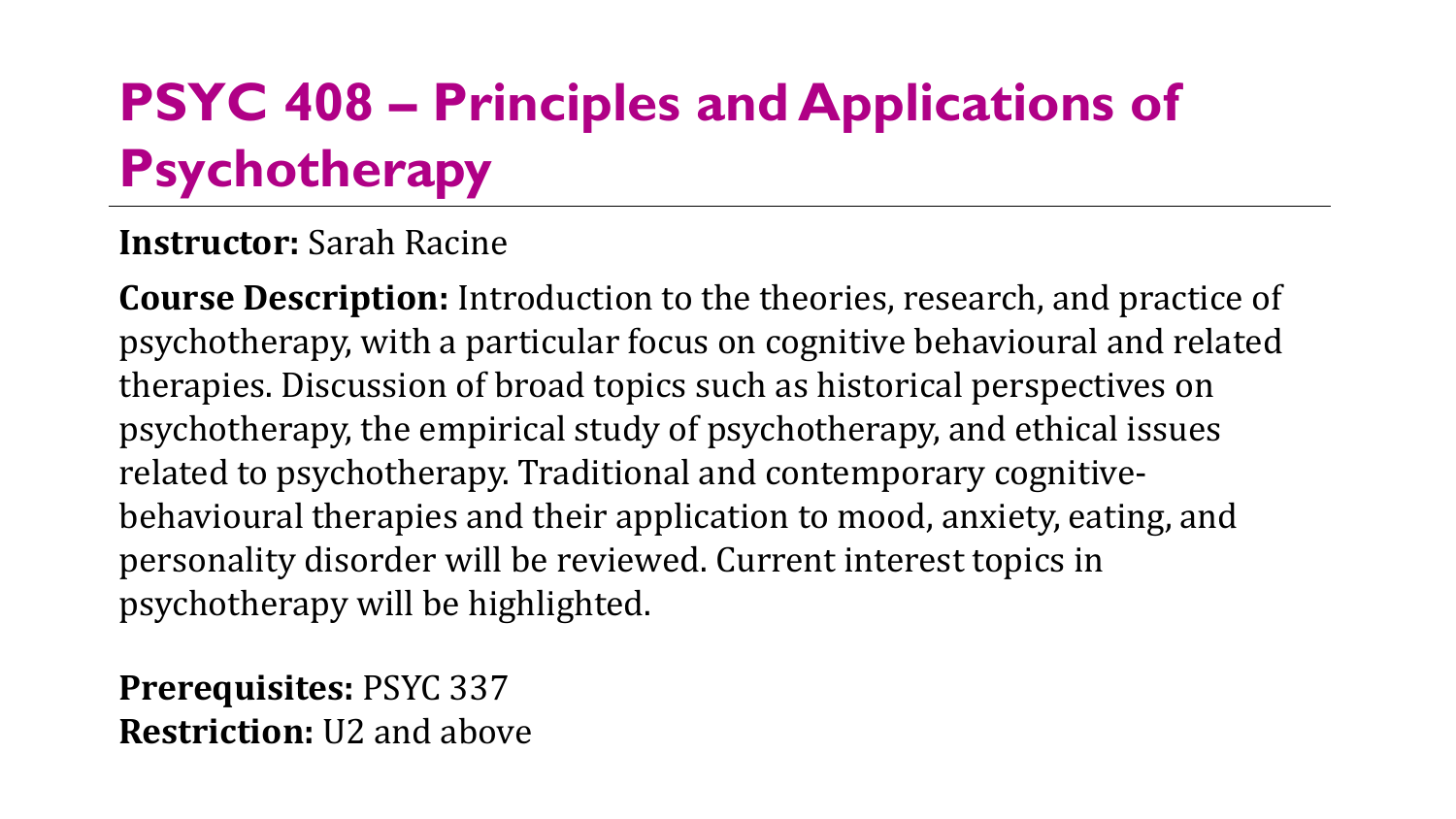## **PSYC 473 – Social Cognition and the Self**

**Instructor:** Lauren Human

**Course Description:** This course examines the social psychological literature emphasizing a) social cognition – how people think about and make sense of their social experiences; and b) self theory – how people create and maintain a sense of identity. These frameworks will be applied to social psychological topics including close relationships, attitudes and self-esteem.

**Prerequisites:** PSYC 215 and PSYC 333 or PSYC 331 or PSYC 474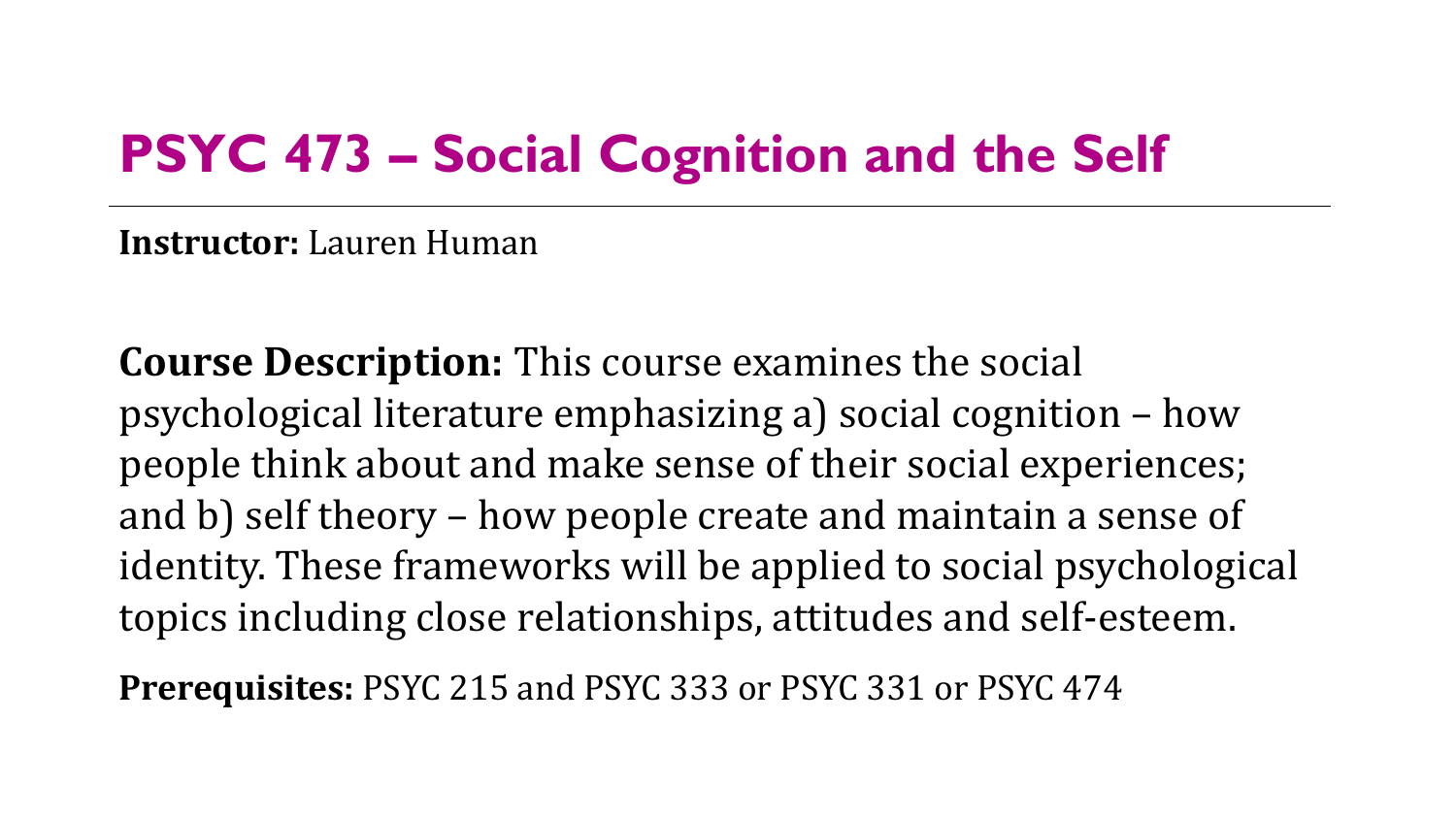## **PSYC 528 –Vulnerability to Depression and Anxiety**

**Instructor:** Anna Weinberg

**Course Description:** This course will examine in depth cognitive, behavioural, biological, and developmental psychopathology models of the etiology of depression and anxiety. Within each theoretical perspective, core issues, theoretical and methodological underpinnings, and research data will be examined.

**Prerequisites:** PSYC 337 or PSYC 412 of permission of instructor. Requires departmental approval.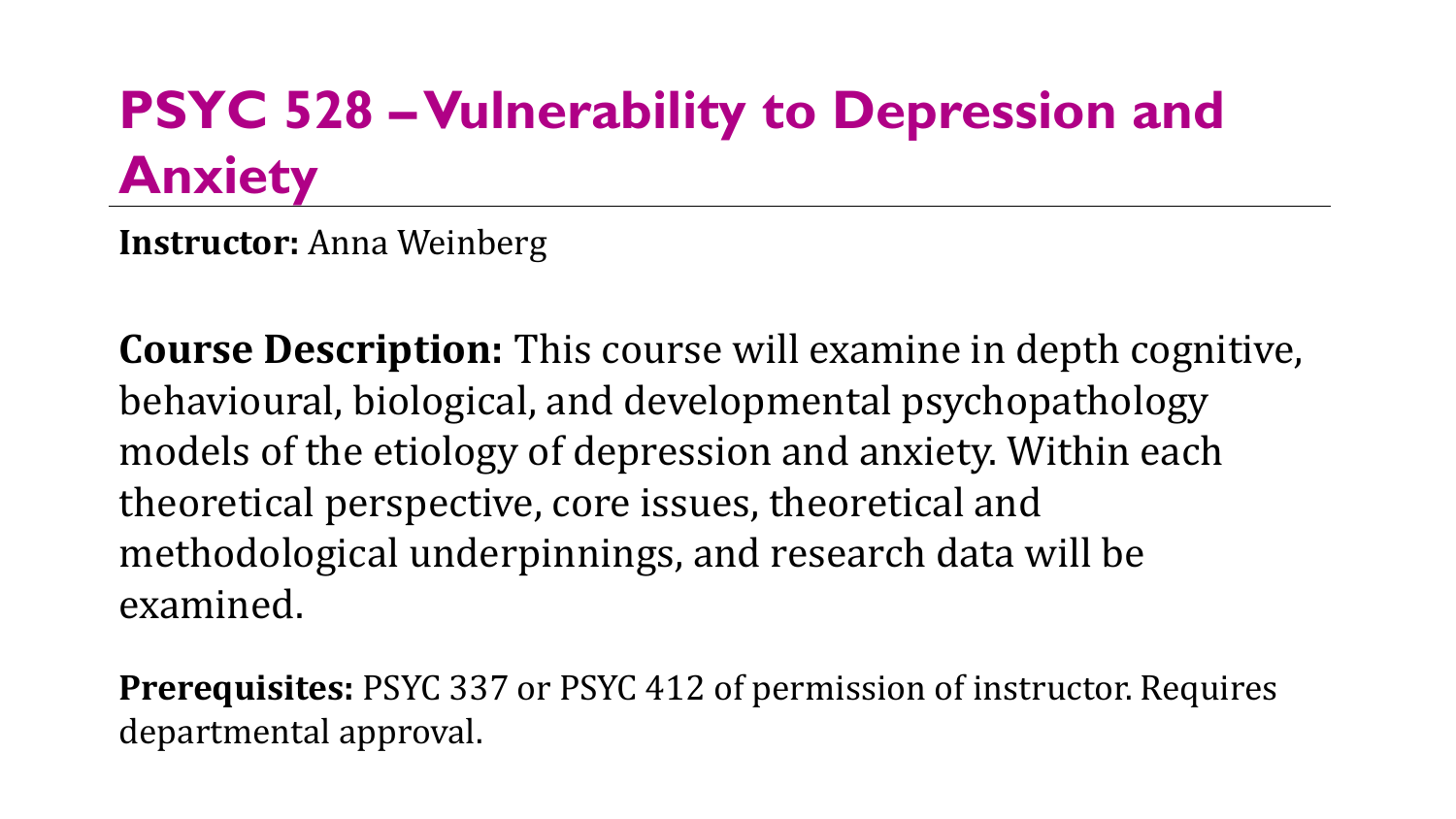## **Where to go to find out more?**

- **The McGill subreddit**
	- <https://www.reddit.com/r/mcgill/>
- **MPSA Facebook**
	- <https://www.facebook.com/groups/mpsamcgill/>
- **Rate my professor**
	- <https://www.ratemyprofessors.com/campusRatings.jsp?sid=1439>
- **NUMs website**
	- <http://num.sus.mcgill.ca/course-info/>